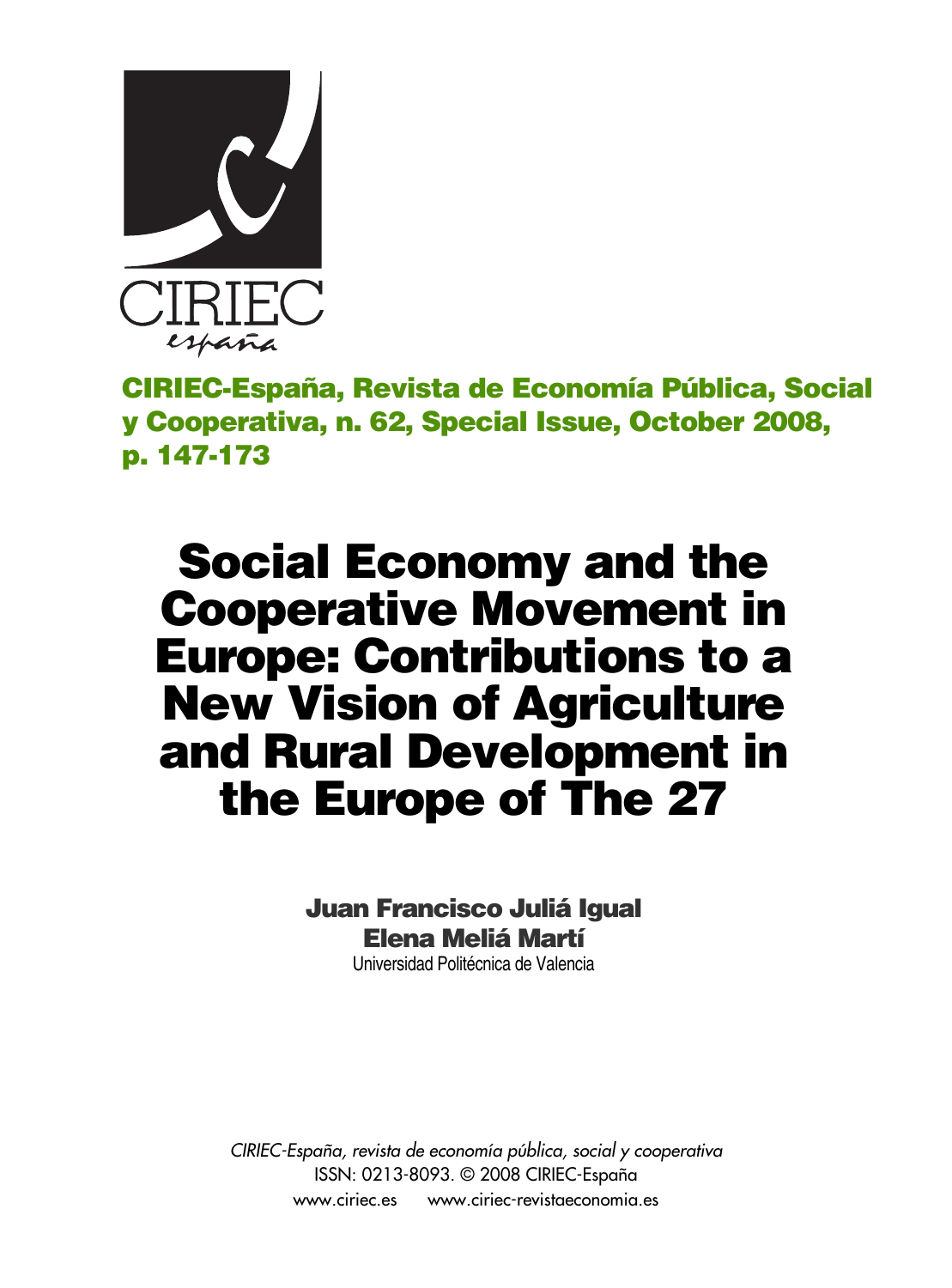# **Social Economy and the Cooperative Movement in Europe: Contributions to a New Vision of Agriculture and Rural Development in the Europe of The 27**

## **Juan Francisco Juliá Igual Elena Meliá Martí**

Universidad Politécnica de Valencia

# **ABSTRACT**

*This study deals with the most important features of European agricultural cooperatives and puts special emphasis on the business dimension as the key factor in their economic development. Cooperatives were subjected to a cluster analysis in order to classify them according to variables related to their commercial dimension, the key factor in competitiveness. They were also assessed for their main strengths and weaknesses with a view to the possibility of extending their activities to foreign markets, this being one of the main challenges they have to face in the current economic context.* 

KEY WORDS: European agricultural cooperatives, competitiveness, dimension, internationalisation.

ECONLIT DESCRIPTORS: Q130, Q140, Q110.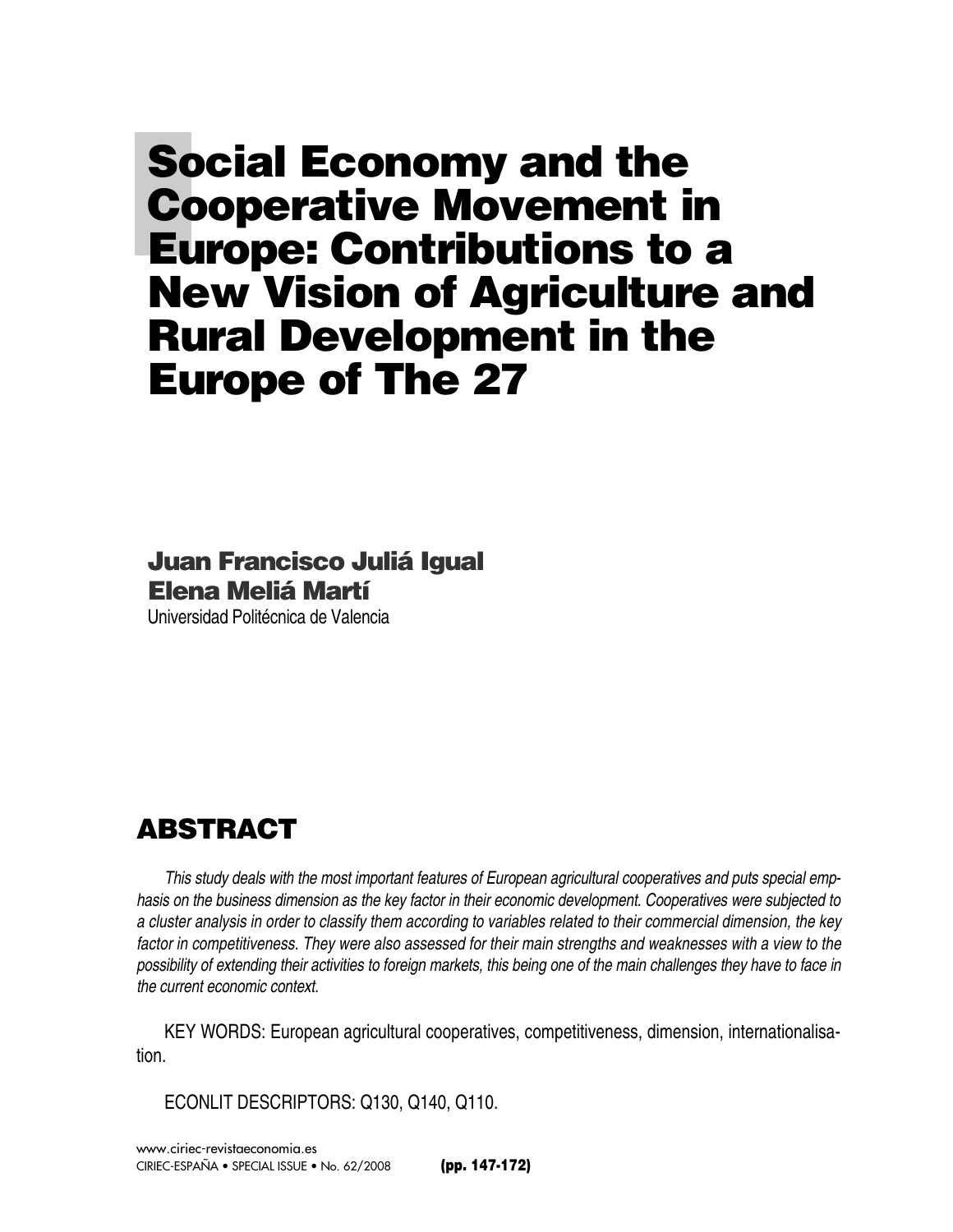# **Economía social y cooperativismo en Europa. Contribuciones a una nueva agricultura y desarrollo rural en la UE-27**

**RESUMEN:** En este trabajo se analizan las características más sobresalientes de las cooperativas agrarias europeas, haciendo especial hincapié en la dimensión empresarial como factor clave de su desarrollo económico. Se realiza, por medio de un análisis cluster, una clasificación de las mismas en función de variables relacionadas con su dimensión empresarial, como factor clave de competitividad empresarial. Del mismo modo, se realiza una evaluación de sus principales debilidades y fortalezas, incidiendo en la posibilidad de internacionalización de su actividad, como uno de los grandes retos que se les plantean en el actual contexto económico.

**PALABRAS CLAVE:** Cooperativas agrarias europeas, competitividad, dimensión, internacionalización.

# **Économie sociale et coopérativisme en Europe : contributions à une nouvelle vision de l'agriculture et du développement rural dans l'Union Européenne des 27**

**RÉSUMÉ:** Ce travail analyse les caractéristiques les plus importantes des coopératives agricoles européennes, en mettant l'accent sur la dimension commerciale comme facteur décisif dans le développement économique. Ces coopératives ont été soumises à une analyse cluster, afin de les classer en fonction de variables relatives à leur dimension commerciale, facteur clé de la compétitivité. Leurs principales forces et faiblesses ont aussi été évaluées, dans la possibilité d'étendre leurs activités aux marchés internationaux, ceci représentant l'un des principaux défis dans le contexte économique actuel.

**MOTS CLÉ:** Coopératives agricoles européennes, compétitivité, dimension, internationalisation.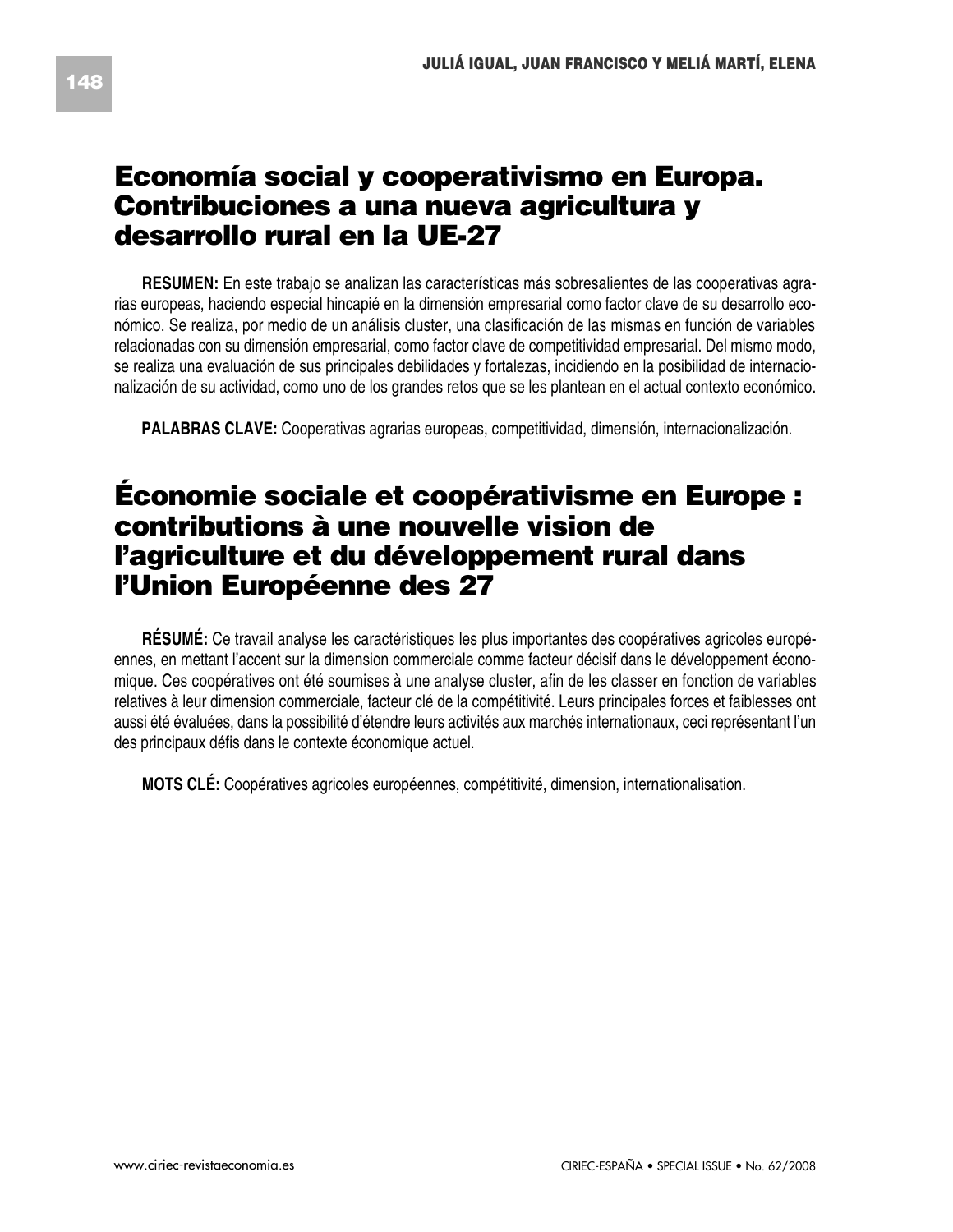# **1.- Introduction and Objectives1**

Agricultural cooperatives (agricoops) have long been established in the EU and have a much greater influence in their sector than cooperatives in other economic areas. Indeed, after the latest EU expansion, the nearly 25,000 agricultural cooperatives already in existence were joined by more than 11,000 from Central and Eastern European countries. Consequently, there are now more than 35,000 with over 12 million members and a turnover of more than €250,000 m (Table 1).

These organisations have a wide range of activities, the most important being marketing their members' products, in some cases after processing (as in the case of oil, wine, milk derivatives, meat products, etc.), providing them with supplies and providing them with certain services to assist with production. They can therefore be said to make a direct contribution to farm incomes.

The total agricultural cooperative production forms more than 60% of European agricultural output (EU-15). In some countries their production of certain commodities may be higher than 90%, for example milk production in Denmark, Austria, Finland and the Netherlands, pork in Denmark and cut flowers in the Netherlands (Table 2). It should also be noted that their market share is increasing in many sectors and Member States. This is happening in Belgium, Denmark, Germany, Finland, the Netherlands and Portugal with many of the products analysed in this study: fruit and vegetables, meat, milk products and cereals. In the remaining countries, with few exceptions, they have maintained their market share, which is a sign of the extent to which farmers rely on this form of association.

In the last 12 countries admitted to EU membership there are currently nearly 11,000 agricultural cooperatives. They have a large share of the market in many sectors, for example 30% in Cyprus and 65% in the Czech Republic (Tables 1 and 2). However, they are still relatively underdeveloped in comparison with their counterparts in other EU states. There are several reasons for their present situation. One of these is the mistaken concepts regarding cooperatives that were prevalent during the transition from socialist to free market economy. Many governments looked on the cooperatives as being closely linked to the socialist regime and therefore forced the cooperatives to share out the land among their members, who were also encouraged to abandon the organisations (Bartus, 1998). Government support for the cooperatives was reduced to zero and in many cases legislation acted as a disincentive. The outcome was that in several member states, and especially in the agricultural sector, cooperatives were converted into other types of business companies. However, in spite of the opposition, agricultural cooperatives continue to carry considerable weight.

*<sup>1.-</sup> This work was carried out within the framework of the project "Diseño de herramientas de análisis y diagnóstico de la situación de las cooperativas agrarias valencianas", financed by the Universidad Politécnica de Valencia, and also in the project GV/2007/165, financed by Consellería de Empresa, Universidad y Ciencia de la Generalitat Valenciana.*

*We would like to thank the RDI Linguistic Assistance Office at the Polytechnic University of Valencia for their help in revising this paper.*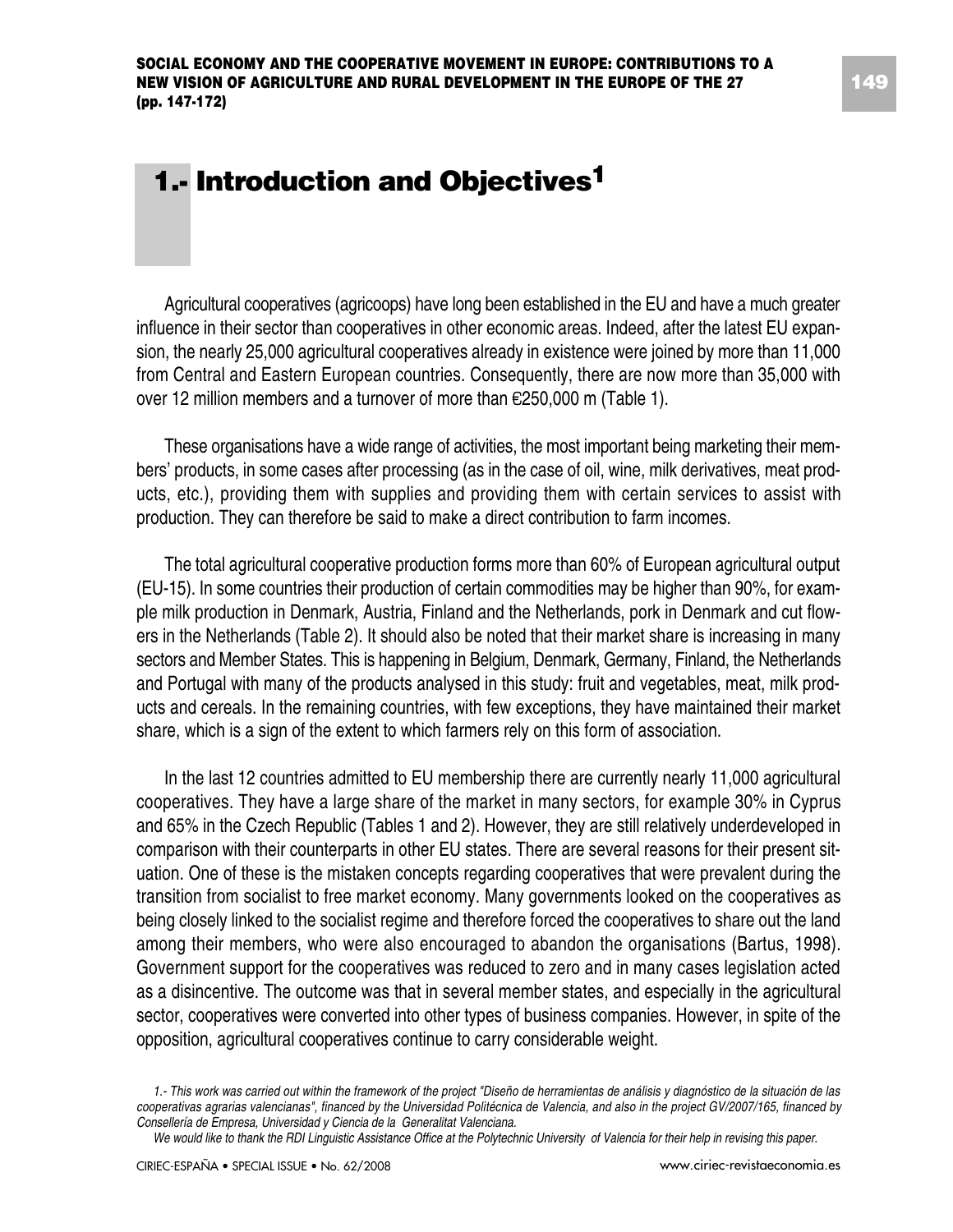|              | Year | Number of<br>cooperatives | <b>Members</b><br>(000s) | <b>Workers</b><br>(000s) | <b>Members</b><br>per co-op | <b>Workers</b><br>per co-op | Turnover <sup>1</sup> | Turnover<br>per co-op <sup>2</sup> |
|--------------|------|---------------------------|--------------------------|--------------------------|-----------------------------|-----------------------------|-----------------------|------------------------------------|
| Austria      | 1998 | 1047                      | 560.7                    | 19                       | 535.5                       | 18.1                        | <b>ND</b>             | <b>ND</b>                          |
| Belgium      | 1999 | 345                       | 36.3                     | <b>ND</b>                | 105.2                       |                             | <b>ND</b>             | 10                                 |
| Denmark      | 1998 | 21                        | 99.3                     | 41.5                     | 4728.6                      | 1976.2                      | 12.570                | 598.6                              |
| Finland      | 1998 | 69                        | 234                      | 33.6                     | 3391.3                      | 487.0                       | 8.400                 | 121.7                              |
| France       | 1998 | 3750                      | 612                      | <b>ND</b>                | 163.2                       |                             | 63.000                | 16.8                               |
| Germany      | 1998 | 4221                      | 2964                     | 140.9                    | 702.2                       | 33.4                        | 37.700                | 8.9                                |
| Greece       | 2000 | 6470                      | 745                      | <b>ND</b>                | 115.1                       |                             | 0.925                 | 0.1                                |
| Ireland      | 1998 | 122                       | 185.6                    | 37.1                     | 1521.3                      | 304.1                       | 11.300                | 92.6                               |
| <b>Italy</b> | 1998 | 4278                      | 571                      | 44                       | 133.5                       | 10.3                        | 12.723                | 3                                  |
| Luxembourg*  | 1995 | <b>ND</b>                 | <b>ND</b>                | <b>ND</b>                | <b>ND</b>                   | <b>ND</b>                   | <b>ND</b>             | 4.8                                |
| Netherlands  | 1997 | <b>ND</b>                 | <b>ND</b>                | <b>ND</b>                | 2204.2                      | <b>ND</b>                   | <b>ND</b>             | 176.05                             |
| Portugal     | 1998 | 908                       | <b>ND</b>                | <b>ND</b>                | <b>ND</b>                   | <b>ND</b>                   | 0.867                 | 0.95                               |
| Spain        | 1998 | 3968                      | 1072                     | 47                       | 270.2                       | 11.8                        | 8.754                 | 2.2                                |
| Sweden       | 1995 | <b>ND</b>                 | <b>ND</b>                | <b>ND</b>                | 6.000                       | <b>ND</b>                   | <b>ND</b>             | 165                                |
| UK           | 1995 | <b>ND</b>                 | <b>ND</b>                | <b>ND</b>                | 535.57                      | <b>ND</b>                   | <b>ND</b>             | 15.14                              |
| EU-15 Total  |      | 25199                     | 7079.9                   | 363.1                    | 281.0                       | 14.4                        | 156.239               | 6.2                                |
| Bulgaria**   |      |                           |                          |                          |                             |                             |                       |                                    |
| Cyprus**     |      |                           |                          |                          |                             |                             |                       |                                    |
| Czech Rep.   | 1998 | 798                       | 235                      | <b>ND</b>                | 294.49                      | <b>ND</b>                   | <b>ND</b>             | <b>ND</b>                          |
| Estonia      |      |                           |                          |                          |                             |                             |                       |                                    |
| Hungary**    |      |                           |                          |                          |                             |                             |                       |                                    |
| Latvia       | 2000 | 68                        | 7.5                      | 0.4                      | 110.2                       | 5.88                        | 5690                  | 83.7                               |
| Lithuania    |      |                           |                          |                          |                             |                             |                       |                                    |
| Malta        |      |                           |                          |                          |                             |                             |                       |                                    |
| Poland**     |      |                           |                          |                          |                             |                             |                       |                                    |
| Romania**    |      |                           |                          |                          |                             |                             |                       |                                    |
| Slovakia     |      |                           |                          |                          |                             |                             |                       |                                    |
| Slovenia     | 2000 | 107                       | 22.7                     | 3.9                      | <b>ND</b>                   | <b>ND</b>                   | 463                   | 4.3                                |
| Total        |      |                           |                          |                          |                             |                             |                       |                                    |
| EU-27 Total  |      |                           |                          |                          |                             |                             |                       |                                    |

### **Table 1. Statistics of Agricultural Cooperatives in the European Union-27, 1998-2003**

(1): Thousand millions of €. (2): Millions of € per cooperative. ND: no data available.

Sources: Compiled by the authors from COGECA (2005). \*Data for Luxembourg from COGECA (2000).

\*\*Data for Cyprus, Hungary, Romania and Poland from ICA (1998).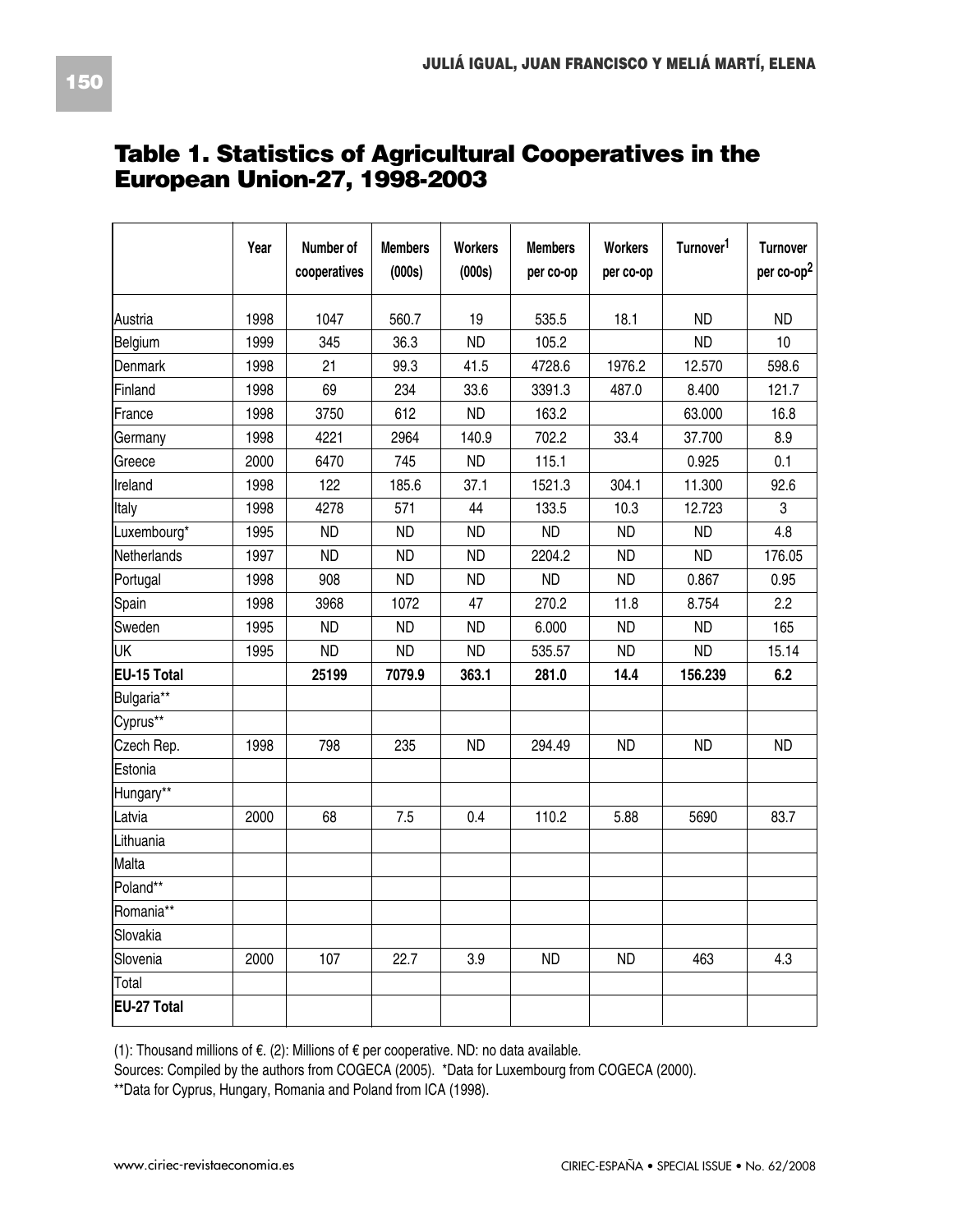### **Table 1. Statistics of Agricultural Cooperatives in the European Union-27, 1998-2003 (Cont.)**

|             | Year | Number of<br>cooperatives | <b>Members</b><br>(000s) | <b>Workers</b><br>(000s) | <b>Members</b><br>per co-op | <b>Workers</b><br>per co-op | Turnover <sup>1</sup> | <b>Turnover</b><br>per co-op <sup>2</sup> | $Co$ -op<br>Turnover /<br><b>Final Agricultural</b><br>Output (FAO) (%) |
|-------------|------|---------------------------|--------------------------|--------------------------|-----------------------------|-----------------------------|-----------------------|-------------------------------------------|-------------------------------------------------------------------------|
| Austria     | 2003 | 1046                      | 441.3                    | 19.9                     | <b>ND</b>                   | 19.02                       | <b>ND</b>             | <b>ND</b>                                 | <b>ND</b>                                                               |
| Belgium     | 2003 | 355                       | 35.8                     | 20                       | 100.8                       | 56.34                       | 2.75                  | 7.7                                       | 40.4                                                                    |
| Denmark     | 2003 | 14                        | 81.5                     | 35                       | 5821.4                      | 2500.00                     | 18.85                 | 1346.4                                    | 231.7                                                                   |
| Finland     | 2003 | 45                        | 215                      | 45.2                     | 4777.8                      | 1004.44                     | 13.3                  | 295.6                                     | 320.3                                                                   |
| France      | 2003 | 3500                      | 580                      | 150                      | 165.7                       | 42.86                       | 67                    | 19.1                                      | 104.6                                                                   |
| Germany     | 2003 | 3286                      | 2385                     | 120                      | 725.8                       | 36.52                       | 37                    | 11.3                                      | 91.8                                                                    |
| Greece      | 2002 | 6370                      | 714                      | <b>ND</b>                | 112.1                       | <b>ND</b>                   | 1.04                  | 0.2                                       | 8.6                                                                     |
| Ireland     | 2002 | 99                        | 197.9                    | 35.3                     | 1999.0                      | 356.57                      | 12.4                  | 125.3                                     | 215.8                                                                   |
| Italy       | 2003 | 3863                      | 536.2                    | 64                       | 138.8                       | 16.57                       | 20.83                 | 5.4                                       | 47.5                                                                    |
| Luxembourg* | 1999 | 9                         | <b>ND</b>                | <b>ND</b>                | <b>ND</b>                   | <b>ND</b>                   | <b>ND</b>             | 25.6                                      | 91.6                                                                    |
| Netherlands | 2002 | 44                        | 143.14                   | <b>ND</b>                | 45160                       | 3253.2                      | <b>ND</b>             | 1026.4                                    | 277,3                                                                   |
| Portugal    | 2002 | 924                       | <b>ND</b>                | <b>ND</b>                | <b>ND</b>                   | <b>ND</b>                   | <b>ND</b>             | 0.95(a)                                   | 22.0(a)                                                                 |
| Spain       | 2003 | 4175                      | 932.1                    | 78.4                     | 223.3                       | 18.78                       | 14.19                 | 3.4                                       | 34.5                                                                    |
| Sweden      | 1999 | 53                        | 300                      | 13.6                     | 5660.4                      | 256.60                      | 10                    | 188.7                                     | 228.1                                                                   |
| <b>UK</b>   | 1999 | 565                       | 241                      | 13.6                     | 426.5                       | 24.07                       | 12.4                  | 21.9                                      | 51.3                                                                    |
| EU-15 Total |      | 24419                     | 6916.6                   | 654.6                    | 283.2                       | 26.81                       | 232.5                 | 9.5                                       |                                                                         |
| Bulgaria**  | 1996 | 3267                      | 743                      | 0,231                    | <b>ND</b>                   | 0.07                        | <b>ND</b>             | <b>ND</b>                                 |                                                                         |
| Cyprus**    | 1996 | 36                        | 15.7                     | <b>ND</b>                | 436.1                       | <b>ND</b>                   | <b>ND</b>             | 1.3                                       |                                                                         |
| Czech Rep.  | 2003 | 686                       | 54.8                     | <b>ND</b>                | 79.9                        | <b>ND</b>                   | <b>ND</b>             | <b>ND</b>                                 |                                                                         |
| Estonia     |      | <b>ND</b>                 | <b>ND</b>                | <b>ND</b>                | <b>ND</b>                   | <b>ND</b>                   | <b>ND</b>             | <b>ND</b>                                 |                                                                         |
| Hungary**   | 1996 | 1345                      | 300                      | <b>ND</b>                | 223.0                       | <b>ND</b>                   | <b>ND</b>             | 0.9                                       |                                                                         |
| Latvia      | 2003 | 72                        | 8.4                      | 0.5                      | 116.7                       | 6.94                        | 0.023                 | 0.31                                      |                                                                         |
| Lithuania   |      | <b>ND</b>                 | <b>ND</b>                | <b>ND</b>                | <b>ND</b>                   | <b>ND</b>                   | <b>ND</b>             | <b>ND</b>                                 |                                                                         |
| Malta       | 2003 | 17                        | 0.003271                 | 0.102                    | 192.4                       | 6.00                        | 0.038                 | 2.2                                       |                                                                         |
| Poland**    | 1996 | 4938                      | 630                      | <b>ND</b>                | 127.6                       | <b>ND</b>                   | <b>ND</b>             | 0                                         |                                                                         |
| Romania**   | 1996 | <b>ND</b>                 | <b>ND</b>                | <b>ND</b>                | <b>ND</b>                   | <b>ND</b>                   | <b>ND</b>             | <b>ND</b>                                 |                                                                         |
| Slovakia    | 2002 | 745                       | <b>ND</b>                | 47                       | <b>ND</b>                   | 63.09                       | <b>ND</b>             | <b>ND</b>                                 |                                                                         |
| Slovenia    | 2003 | 86                        | 19.5                     | 3.4                      | 226.7                       | 39.53                       | 0.51                  | 5.93                                      |                                                                         |
| Total       |      | 11192                     | 5042                     |                          |                             |                             |                       |                                           |                                                                         |
| EU-27 Total |      | 35611                     | 11959                    |                          |                             |                             |                       |                                           |                                                                         |

(1): Thousand millions of €. (2): Millions of € per cooperative. ND: no data available. (a): The Portugal ratio is for the 1998 year.

Sources: Compiled by the authors from COGECA (2005). \*Data for Luxembourg from COGECA (2000).

\*\*Data for Cyprus, Hungary, Romania and Poland from ICA (1998).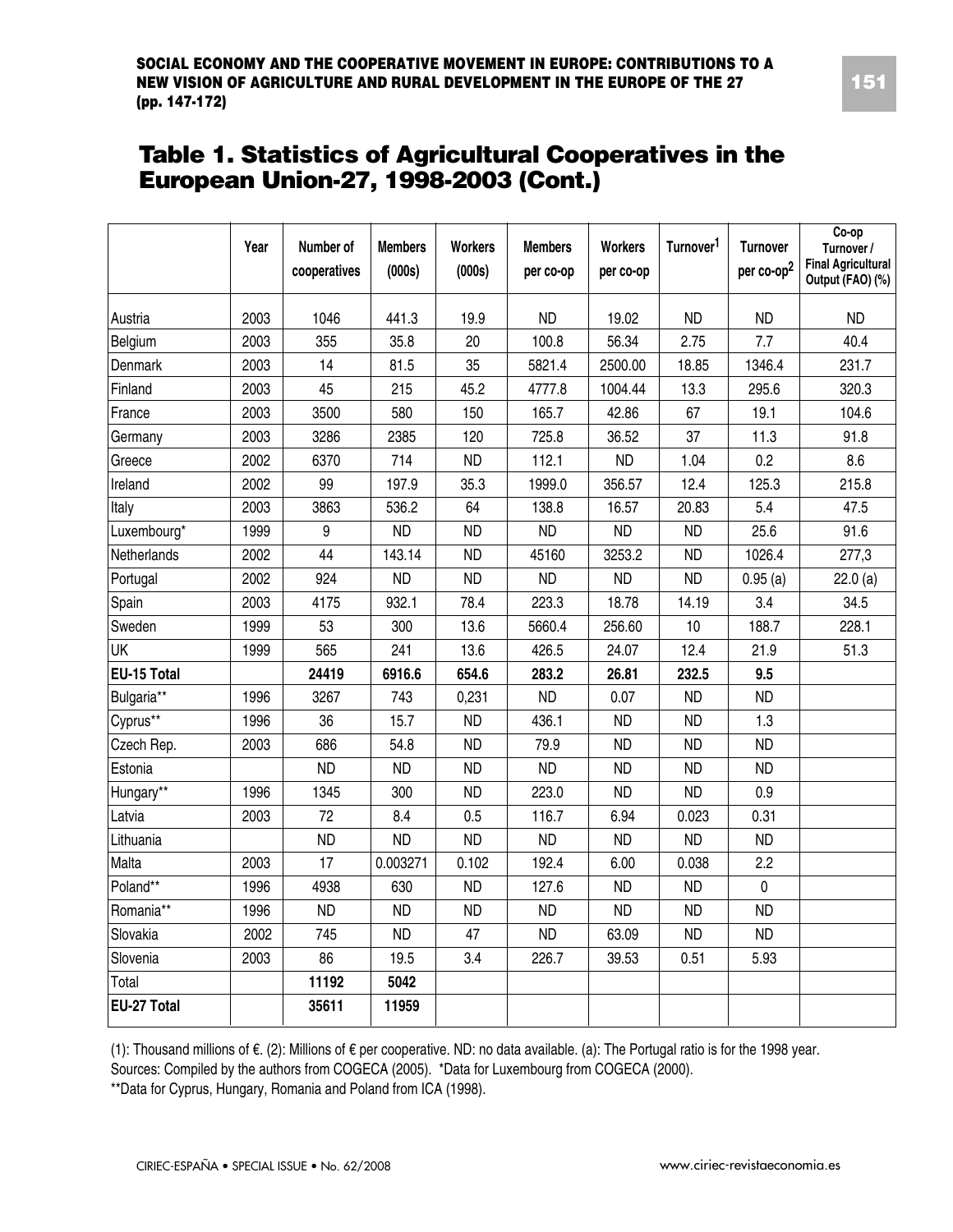|                | 1998     | 2003                      | 1998           | 2003       | 1998        | 2003      | 1998           | 2003                | 1998           | 2003 |
|----------------|----------|---------------------------|----------------|------------|-------------|-----------|----------------|---------------------|----------------|------|
|                |          | <b>Milk</b>               | Fruits and     |            |             | Meat      | Agricultural   |                     | Cereals        |      |
|                |          |                           |                | Vegetables |             |           |                | Inputs and Supplies |                |      |
| Austria        | 94       | 94                        |                |            | 20          | 20        |                |                     | 60             | 60   |
| Belgium        | 50       | 50                        | 72             | 80         | 20          | 25        | 40             |                     |                | 40   |
| <b>Denmark</b> | 95       | 97                        | 20             | 30         | 89          | 90        | $57***$        | <b>ND</b>           | 57             | 80   |
| Finland        | 96       | 97                        |                |            | 69          | 74        | $41***$        |                     |                |      |
| France         | 49       | 37                        | $35 - 50*$     |            | 34          |           | 45-60***       |                     | 74             | 74   |
| Germany        | 69       | 68                        | 45             | 45         | 30          | 35        | $50***$        |                     |                |      |
| Greece         | 35-50*** |                           | 50***          |            | 5-30***     |           | $\blacksquare$ |                     | 49***          |      |
| Ireland        | 97       | 97                        | $\blacksquare$ |            | 70          | 70        | 65             | 65                  | $69*$          |      |
| Italy          | $38*$    |                           | $41*$          |            | $10 - 15*$  |           | $15*$          |                     | $15*$          |      |
| Luxembourg     | $80**$   |                           | $\blacksquare$ |            | 25-30*      |           | 75-95**        |                     | $75***$        |      |
| Netherlands    | 82       | 85                        |                | 60         | 35          |           | 54             |                     | $\blacksquare$ |      |
| Portugal       | 62       | 65                        | 45             |            |             |           | $\blacksquare$ |                     | ٠              |      |
| Spain          | 40       | 40                        | 15-45          | 15-45      | 25-35       | $25 - 35$ | 70             | 70                  | 35             | 35   |
| Sweden         | 95       | 90                        |                |            | $40***$     | 30        | 40             |                     | $75*$          | 70   |
| UK             | 55**     |                           | 25-40**        |            | $10 - 25**$ |           | $30**$         |                     | $25**$         |      |
| Slovenia       | 89       | 80                        | 19             | 76         | 87          | 76        |                |                     | 90             | 28   |
| Latvia         |          | 25                        |                | 1          |             |           |                |                     |                | 30   |
| Cyprus         |          | *Overall market share 30% |                |            |             |           |                |                     |                |      |
| Czech Republic |          | *Overall market share 65% |                |            |             |           |                |                     |                |      |

## **Table 2. Market Share Percentages of Agricultural Cooperatives in the EU, 1998-2003**

\* 1996 data \*\* 1999 data \*\*\*1998 data

Sources: 1996, 1998 and 1999 data from COGECA (2000); 2003 data from COGECA (2005); Cyprus and Czech Republic data from ICA (1998).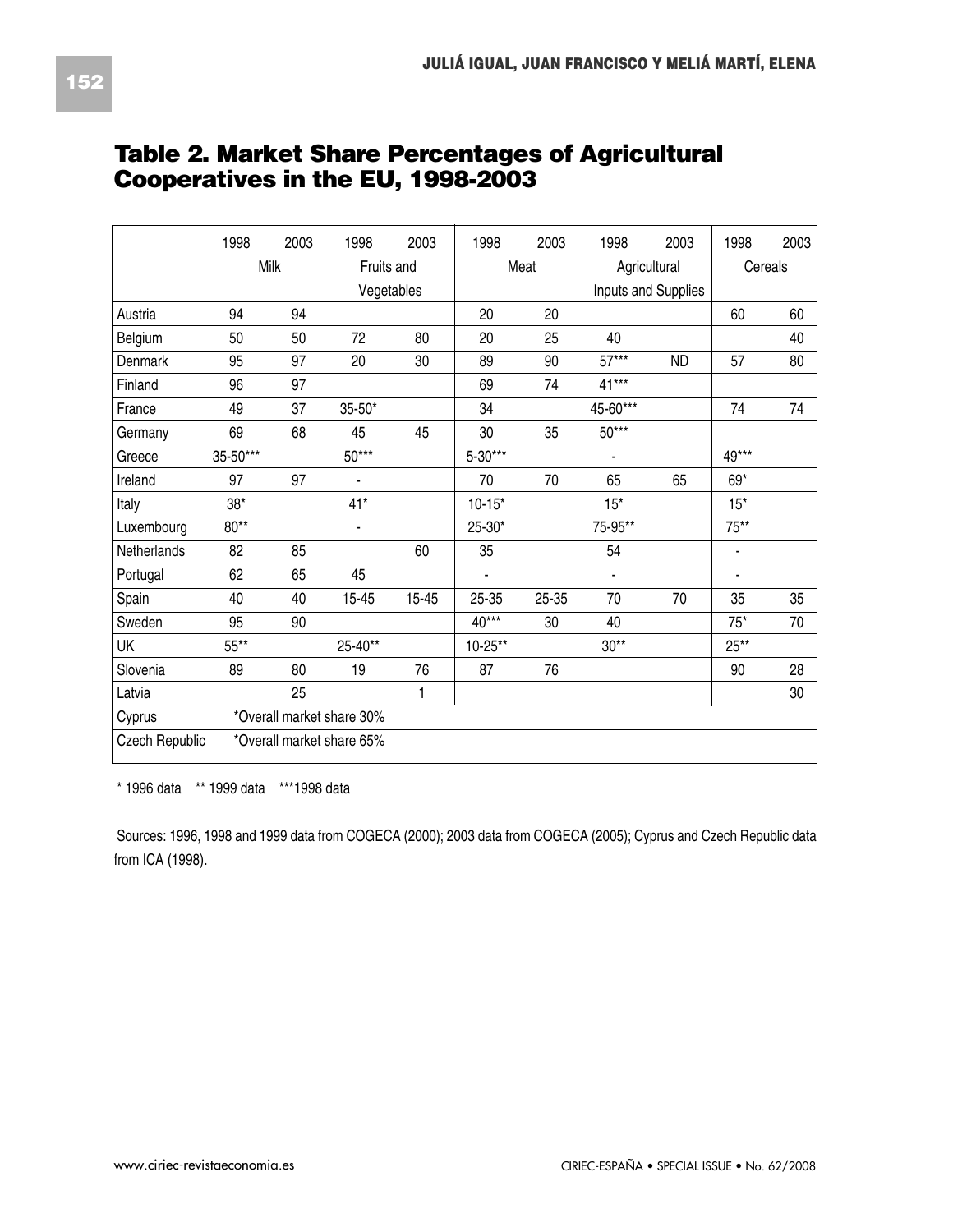Clearly, those responsible for the economy failed to see the potential of cooperatives for protecting the interests of small producers, creating jobs, stimulating new business activities (especially in the less advantaged areas), providing services to their members and helping to keep the farming community from abandoning the countryside.

Nor should it be forgotten that in most of the latest Member States to be admitted to the EU, agriculture still produces a share of the GDP well above the European average, as illustrated by the percentage population occupied in agriculture, which in 2005 ranged from 4.1% in the Czech Republic to 17% in Poland (European Commission, 2007).

This study aims to analyse the current state of agricultural cooperatives (agricoops) in the European Union (EU) and considers the principal variables responsible for their present situation and modes of operation, which undoubtedly form the basis of the activity of European agricultural producers and consequently of the activities of their cooperatives. They include especially those related to the demand for agri-foodstuffs, globalisation, liberalising markets and the EU Common Agricultural Policy (CAP).

Finally, bearing in mind that the analysis points to considerable differences in the levels of commercial development achieved by cooperatives in the various Member States, we performed a clusterbased classification of the cooperatives. This enabled us to identify the leading States in agricultural cooperative development, and hence the relationship between their level of development and degree of consolidation and internationalisation as a means of strengthening their presence in the sector.

# **2.- Agriculture and Cooperatives in the EU: a necessary binomial**

Agricultural cooperatives have made a considerable contribution to the economic development of rural areas all over Europe and are a major source of direct and indirect rural employment, a key factor in the current state of agricultural prosperity (Bogström, 2003).

However, the role that they can and should play in EU social economy needs to be re-defined and the challenges they face in order to carry out their traditional role of defending farmers' interests must be identified. The time has come to ponder the factors that will shape future agricultural markets and rural life.

For this we must inevitably deal with three major issues: globalisation, changes in the demand for agri-foodstuffs, and the so-called *multifunctionality* mentioned in Agenda 2000 which constitutes the basic philosophy underlying the CAP reform approved 26 June, 2003.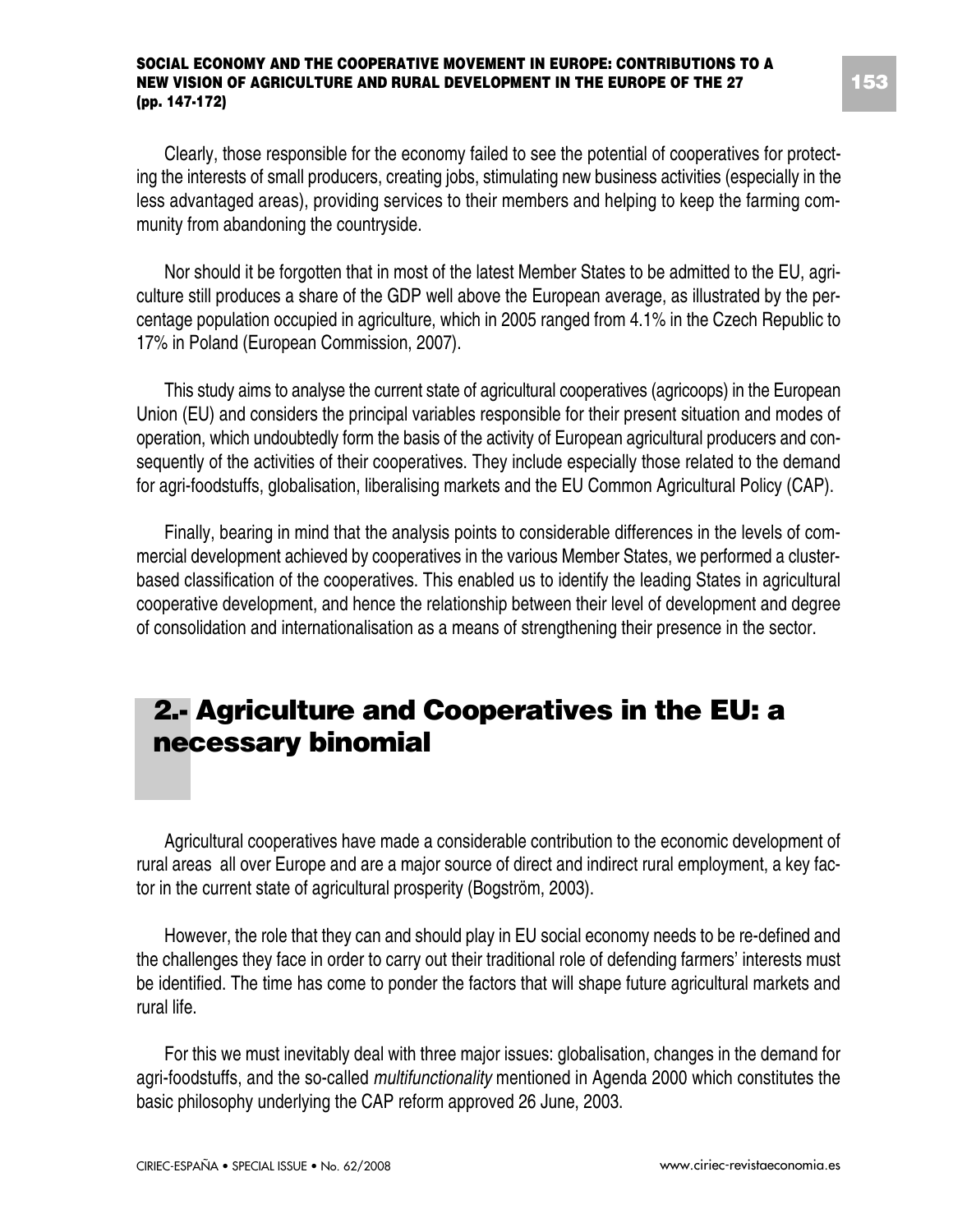Globalisation, the phenomenon that is leading us towards the ever-increasing internationalisation of all economic activity, is accompanied by a strong tendency towards free markets. Agricultural production is not exempt from this, due to the multilateral agreements reached at successive summits of the World Trade Organization (WTO). We must remember the progressive reduction of customs tariffs in the sector together with continuing pressure from members of the CAIRNS Group, the United States and other developing countries to reduce and eventually eliminate agricultural subsidies, especially those directly linked to production (amber box), although those indirectly connected (blue box) have also come under attack.

Another consideration to bear in mind is that the EU is now going through a period of budgetary constraint, added to the increasing pressures caused by the enlargement of the Union. The number of those involved in agriculture in the EU-15 increased by 55% in the enlargement of 2004 and by another 53% in January 2007 (European Commission, 2007). This clearly shows that it is impossible for the CAP to meet all its financial obligations to the Common Organisation of Markets (COM) at the present level of EU budgeting.

Another factor not to be lost sight of is the growing competition to European products from those of other countries that have substantially lower costs. Costs may be lower because of inherent advantages such as country size and climate, or for extrinsic causes such as labour legislation, taxation, and less demanding environmental or phytosanitary legislation (García Azcárate, 2002).

Yet another influential sector characteristic is provided by periodic changes in the demand for agrifoodstuffs, some of which are due to new consumer habits and attitudes, others to the development and concentration of food distribution (Juliá and Meliá, 2003). An example of this evolution is the way that social and economic changes in the developed countries (working women, smaller families, ageing populations, increased concern with health, access to a wider range of leisure activities, etc.) have led to a growing preference for convenience products that are easy to prepare and consume.

The CEO of Ahold, the world's third largest food distribution chain, has said that consumers are putting more value on quality and on foods that are safe and healthy but easy to prepare and eat. He also said that one of the biggest changes in food demand is due to the market concentration in mega distribution chains and the enormous power they have acquired.

This concentration of power and internationalisation are all too clearly seen in recent mergers, such as that of Carrefour, which is now the European leader and the second largest retailer in the world. Other examples can be found in all sub-sectors and countries. In 2004, the ten largest distributors controlled 36.8% of the European fruit and vegetable market. This figure is forecast to rise to 37.9% in 2008 (COAG, 2007). These large companies show a growing tendency to buy in ever larger quantities from an ever smaller number of suppliers. It seems inevitable in the long term that smaller cooperatives which cannot supply commodities in the volumes required, or those which cannot adapt to new conditions, will be squeezed out.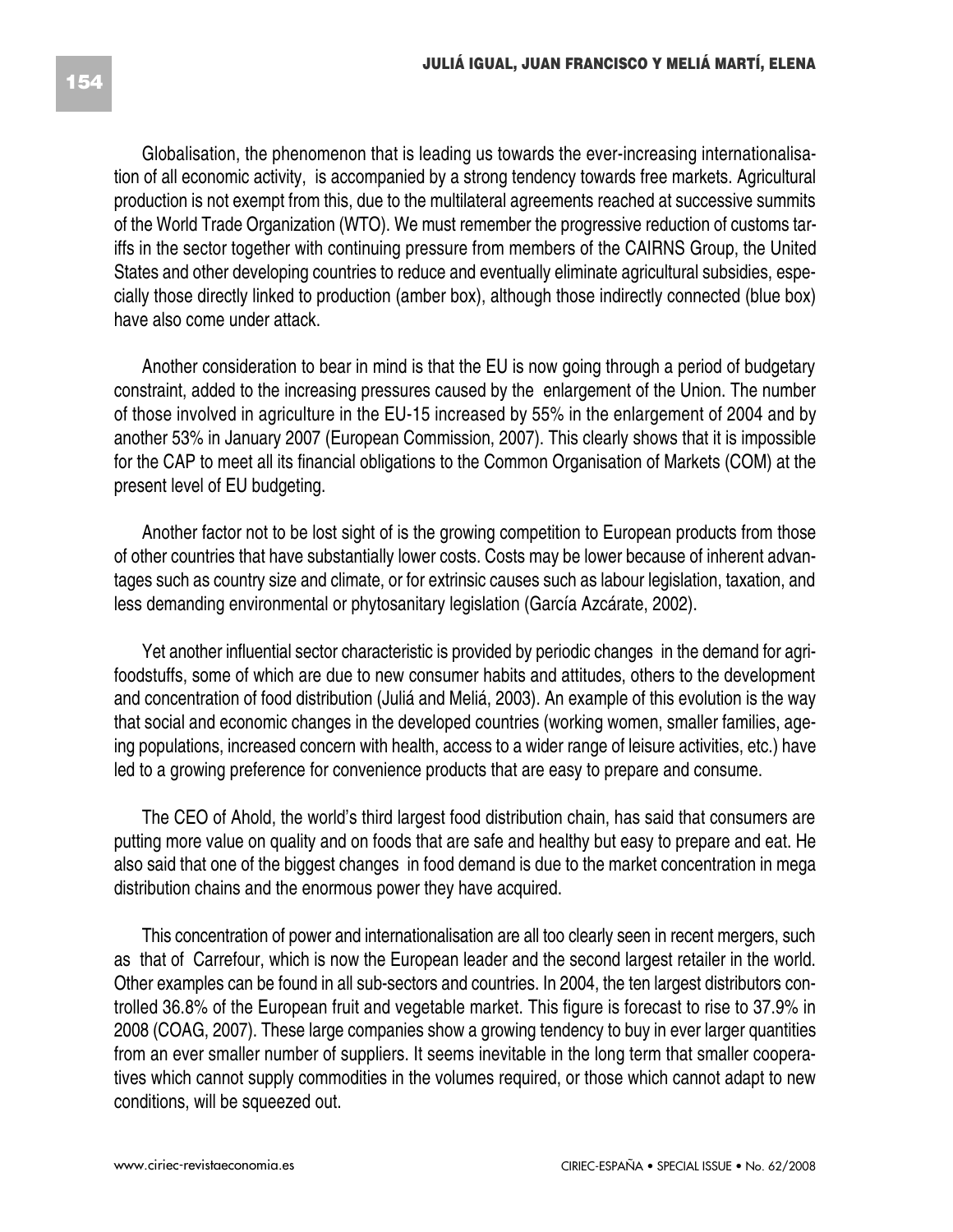Another element to be taken into account in the sector analysis is agricultural multifunctionality, included in Agenda 2000, which deals with agriculture's other functions. For example it contributes to conservation of the environment and the landscape and helps to maintain the rural population, so that it plays a strategic role in land use policy and rural development. This contribution serves to justify aid and incentives not directed at production but rather are designed to achieve objectives related to the environment, the land or rural development.

This principle remains in force in the latest CAP reform (23 June 2003), as can be seen from the reform's main recommendations for action, which demand that aid be separated from production, and made dependent on environmental aspects, food security, quality and rural development, among others.

These new parameters which now govern European agriculture should not make us forget the fact that it is still a highly heterogeneous sector. Some extremely efficient producers, both in terms of Net Value Added to basic prices and NVA added to annual work units, such as Holland, Denmark, the UK, Belgium and France, coexist with markedly less efficient producers such as those of the Mediterranean Basin. Even though differences had been reduced in recent years, they are again widening after the last European expansion.

In view of this new set of variables which together with certain others now constitute the present European agricultural situation, the still unanswered question is whether the cooperatives to which most agricultural producers belong are dealing correctly with the situation. It has to be admitted that their characteristics, correctly used, give them a competitive advantage, especially if they make their existence known. However, in other scenarios these same characteristics can become a drawback that must be overcome.

Table 3 shows some of the cooperatives main strengths and weaknesses taken from the results of a survey conducted by COGECA for a memorandum on European agricultural co-operatives (COGECA, 2004).

It should be emphasised that these co-operatives carry out activities (and should perhaps do so to an even greater extent) that provide farmers with additional income. These activities gain in effectiveness when they are organised and administered on a large scale. Rural tourism and speciality foods made by traditional methods are leading examples.

Co-operatives are also finding answers to the serious problem in some regions of the increasing average age of the rural population by encouraging ageing farmers to hand over control to the next generation. This maintains the population and avoids not only the flight from the land but also the subsequent harmful environmental consequences. One of the methods used is to offer aids to production.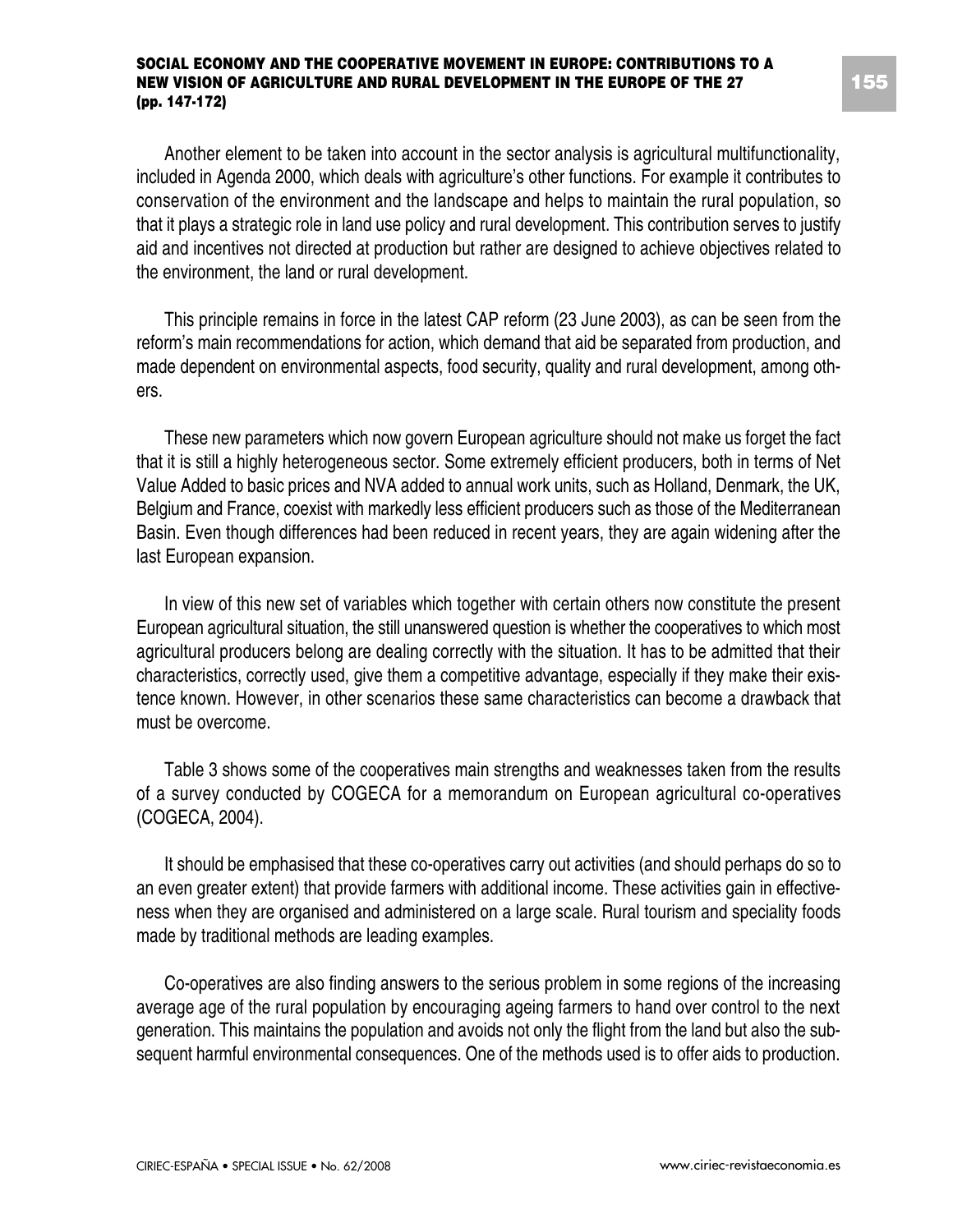## **Table 3. Main Strengths and Weaknesses of Agricoops**

|                | <b>Strengths</b>                                                                                                                                                                                                                                                                                 | Weaknesses                                                                                                                                                                                                                                                                                                                                   |
|----------------|--------------------------------------------------------------------------------------------------------------------------------------------------------------------------------------------------------------------------------------------------------------------------------------------------|----------------------------------------------------------------------------------------------------------------------------------------------------------------------------------------------------------------------------------------------------------------------------------------------------------------------------------------------|
| Spain          | • Make economic development possible in areas<br>where it is difficult to establish activities from outside<br>the primary sector.                                                                                                                                                               | . Strong roots in the locality reduce freedom to opt<br>for the relocation strategies, whether for production<br>or supply, used by other forms of enterprise.                                                                                                                                                                               |
| Finland        | . Ensure maximum transparency in the food supply<br>chain ("from the field or the stable right to the table").                                                                                                                                                                                   |                                                                                                                                                                                                                                                                                                                                              |
| Italy          | • Close relations with producer-members.<br>. Close links with the area.                                                                                                                                                                                                                         | • Scarce financing.<br>· Small size.                                                                                                                                                                                                                                                                                                         |
| Sweden         | . Provide opportunities for farmers to market their pro-<br>ducts and obtain fair prices.                                                                                                                                                                                                        | . Run risk of being hamstrung by restrictions that do<br>not apply to their competitors when it comes to res-<br>tructuring the business, closing plants, etc.                                                                                                                                                                               |
| Germany        | . Consolidate offer and obtain value added by pro-<br>cessing.<br>• Give members a say in their cooperative's business<br>policies.<br>· Ensure traceability of agricultural produce.                                                                                                            | . Their usual source of financing (members' contribu-<br>tions) has serious limitations.<br>. Have to deal with a highly concentrated food dis-<br>tribution industry in the EU.                                                                                                                                                             |
| Ireland        | • Cooperative movement values create a different<br>ethic and culture from those of capitalist enterprises.<br>. Both commercial and social benefits accrue to ordi-<br>nary people when they are members of a cooperative.                                                                      |                                                                                                                                                                                                                                                                                                                                              |
| Slovenia       | . Have strong ties to their social foundations and<br>to the communities where they are located.                                                                                                                                                                                                 | • Need more capital.<br>• Are short on training.<br>. Need the legal basis on which cooperatives operate<br>to be better adapted to their special characteristics.                                                                                                                                                                           |
| <b>Belgium</b> | . Cooperation makes it possible to reduce operating<br>costs.<br>. Can expand their activities to sectors like proces-<br>sing and distribution.<br>. Offer the possibility of greater transparency in the<br>differences between prices at the farm gate and<br>those paid by the end consumer. | . Need specifically designed sources of financing.<br>. Need more investment in innovation (European<br>Innovation Fund) and should adapt their products to<br>the demands of modern marketing.<br>. Weak marketing plans: There is a proposal for a<br>marketing research and support institute to assist coo-<br>peratives in this matter. |

Source: Compiled from replies to the questionnaire for the COGECA Memorandum on European Agricultural Cooperatives, Brussels, 16 July 2004.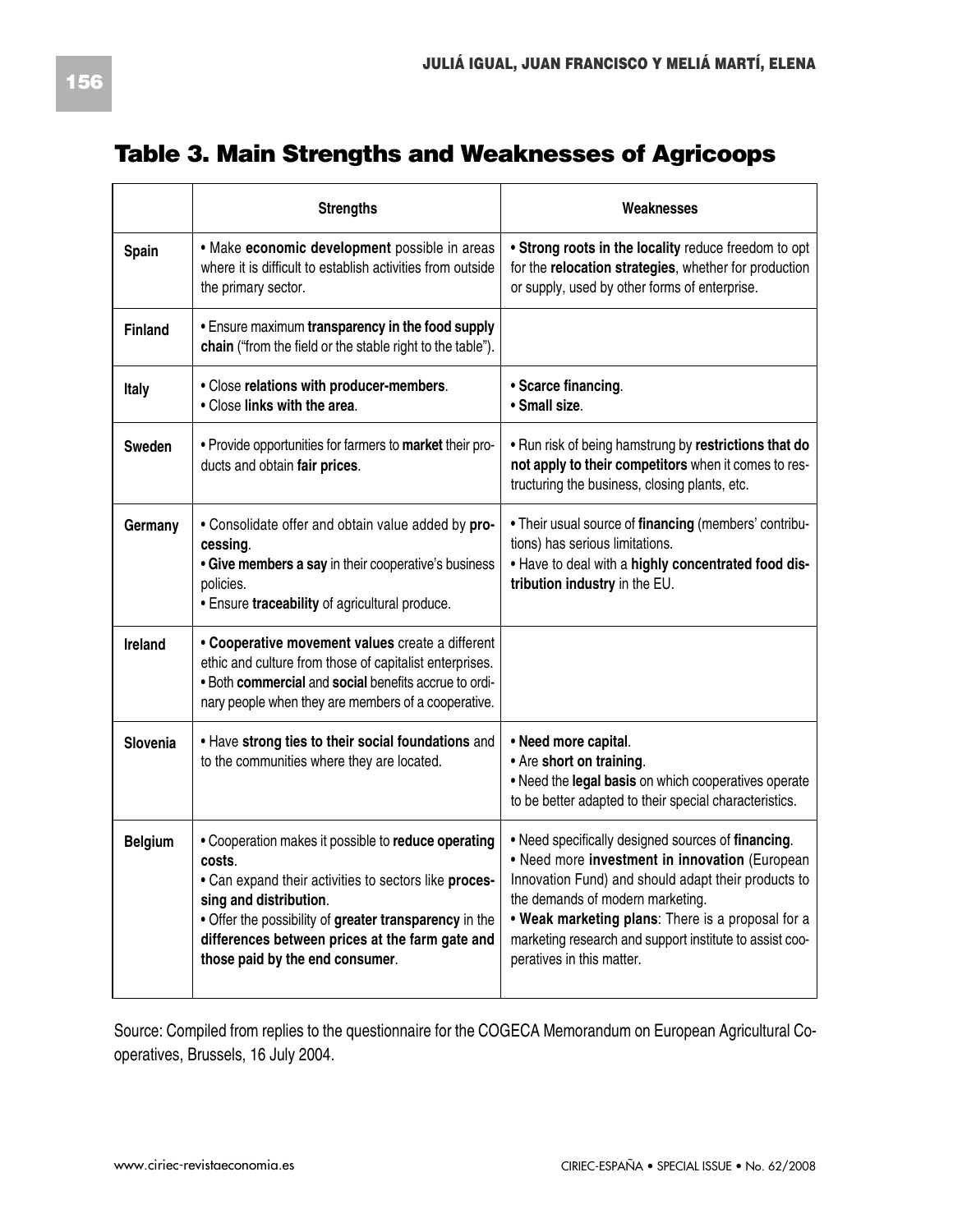Another aspect that could make a special contribution to the cooperative formula is their role in the food-processing industry, where they are in an ideal situation to guarantee the traceability of agricultural products. However, even though it appears illogical, when it comes to choosing products from the supermarket shelves this does not seem to give them an advantage in buyers' eyes. It is therefore not surprising that the cooperatives in certain Member States, such as Belgium, are considering the creation of a Central European Cooperative Marketing Research and Support Centre to publicise cooperative values and their commitment to society. It is hoped that this will give consumers increased confidence in cooperative products due to their ideal position for following a food production process from beginning to end.

For some time cooperatives have also been taking an interest in quality of life in rural areas, since farming is widely considered not only to provide very low incomes, but also to involve hard work and little free time, in comparison with other occupations.

There are also other weaknesses: the comparative disadvantage of having to sell in markets in which other types of business organisations can cut costs by outsourcing all or part of their production, the need to attract the investment necessary for ambitious projects from members or from outside the organisation and the under-use of Information and Communication Technologies (Juliá, J.F., García, , Meliá, E., 2006)

# **3.- Agricultural Cooperative Consolidation Response. Cluster analysis**

The viability of European agricultural cooperatives has been largely determined by the important social and economic changes that have taken place in the last few years and which cannot be ignored.

Europe is one of the world's most open economies and today is unquestionably the world's leading market in terms of trans-national movements, as is shown by the high level of exports and imports in proportion to the GDP of many of its Member States (Germany 69%, Spain 60%, United Kingdom 57%, France 51%, etc.) (Barea 2002).

The agri-foodstuffs market, as we have already said, is dominated by large international firms that hold a position verging on monopsony and are still continuing their apparently unlimited expansion process. This being the situation, one should ask what is the role of the cooperatives and if they will be reduced to being mere suppliers to the large distributors.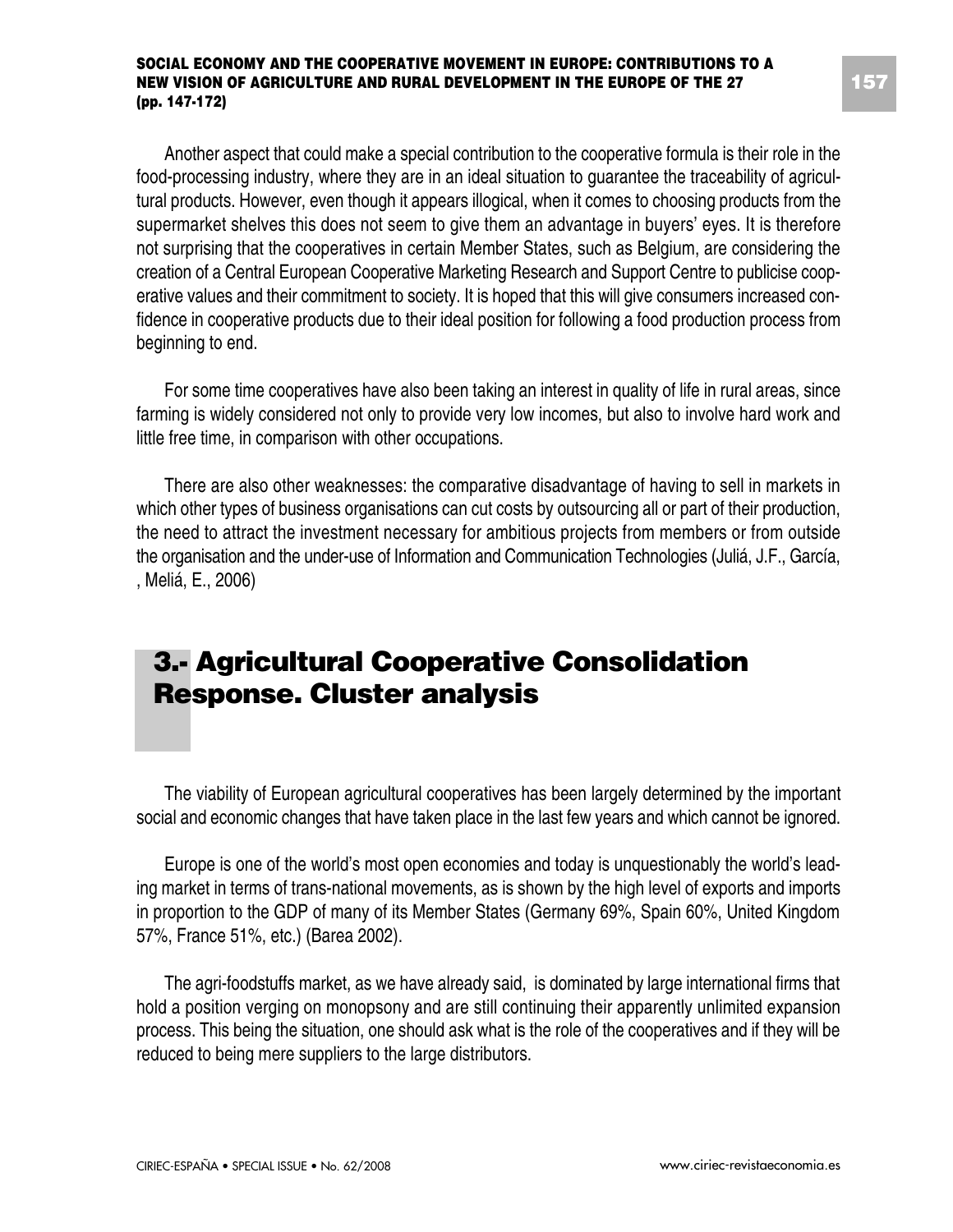The cooperative sector has reacted by seeking greater competitiveness through consolidation, often in the form of mergers, the result of which is bigger cooperatives with the ability to make their presence felt internationally.

In fact an analysis of cooperative evolution in the UE-15 countries (there is no corresponding data for UE-27) in recent years (1998-2003) reveals that their number has fallen by 3% and members by 2%, although this has not been accompanied by a corresponding reduction in business turnover or in the number of workers. In fact, turnover has increased by 49% and the number of workers by 80% (Table 1).

It should be pointed out that these apparent increases are partly due to the incomplete data available for 1998, which was available for 2000 and 2003. Nevertheless, if we allow for this distortion by excluding countries for which the data was not available for both periods, the result is still a 9.6% increase in the number of workers, which represents in absolute terms 34,700 workers and a 27.5% increase (corresponding to €25,131m) in turnover, while the number of cooperatives has gone down by 9.4% (1,197 units).

We can therefore conclude that, despite the fall in the number of cooperatives in the UE-15 during the period examined, far from reducing the level of activity, this has on the contrary been accompanied by an increase in the number of workers and total turnover. This can be explained by two factors: elimination of the less efficient cooperatives and consolidation of business organisations.

An analysis of average turnover per cooperative unit in the EU member countries for the period 1998-2003 (Table 1) shows that there has been a considerable increase in all countries, without exception. During this period, German cooperatives increased turnover by an average 25%, the Danish by 125%, the Spanish by 54%, Finnish 142%, French 13%, Greek 50%, Irish 35% and the Italian 80%.

Although there is a trend towards larger business organisations as a reaction to the many current challenges in the agricultural sector, it should also be pointed out that development in the various EU Member States has been unequal, and this has undoubtedly had an impact on the weight cooperatives have acquired in their respective national sectors.

Another way of describing the cooperative movement's development in the different states is by considering the ratio Co-op Turnover / Final Agricultural Output (FAO) of each country, as shown in Table 1. This is not an accurate figure for the cooperatives' market share, since the FAO does not take account of (among other factors) the value of agricultural inputs or of imported products marketed by cooperatives. Nevertheless, the ratio is a good indicator of the cooperatives' position as key elements in the agricultural sector of their national economies.

National differences are pretty clear; for example, to take the most extreme cases, there are countries such as Greece where cooperative turnover represents barely 9% of FAO; while Denmark, Finland,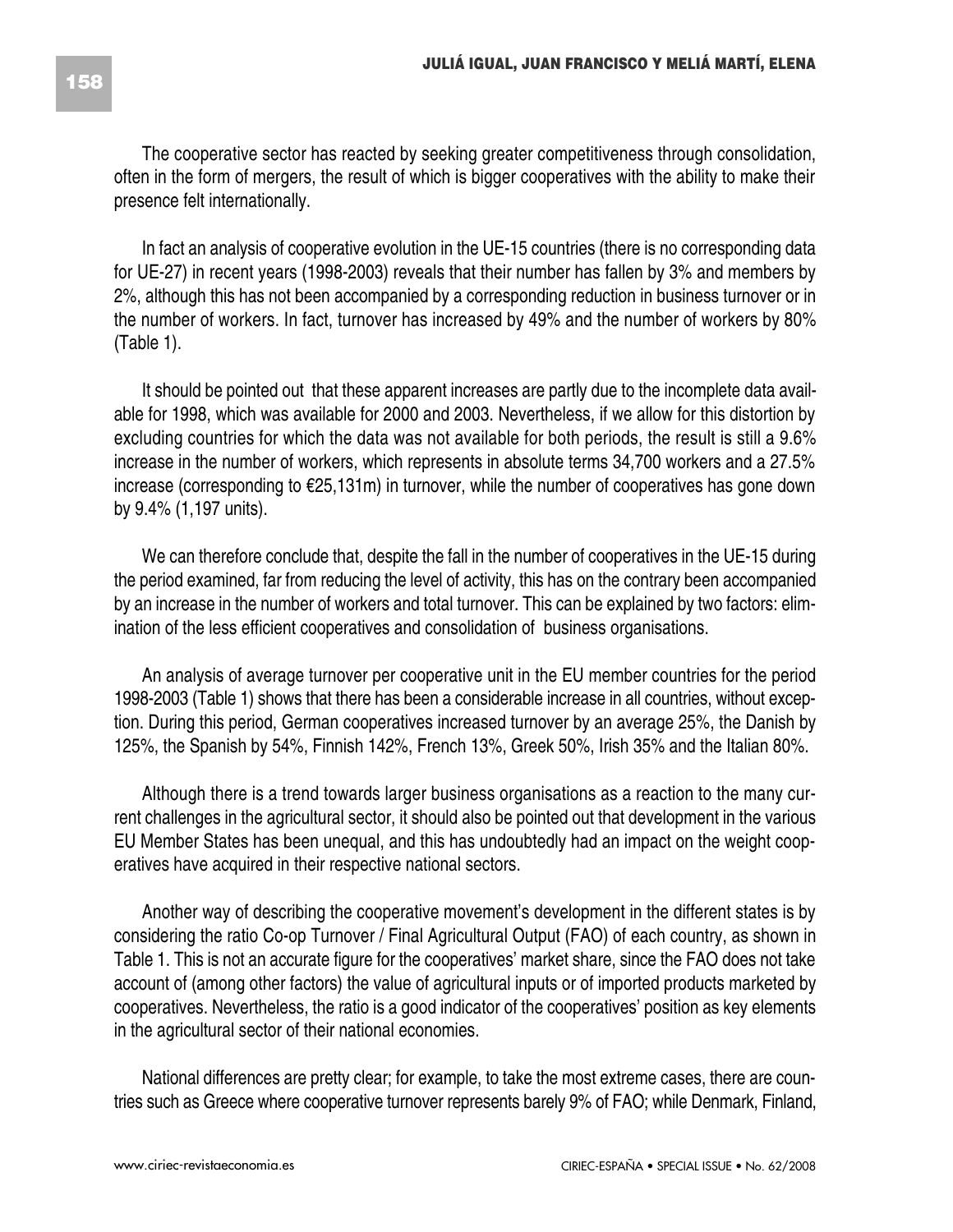the Netherlands, Ireland and Sweden have high figures which seem to indicate not only domestic processing and marketing but also a large volume of activities connected with products acquired abroad, in other words, their operations include a fairly high level of imports from other countries.

Given these differences, we set out to determine the level of development in each EU Member State and compare it with that of equivalent organisations in the other EU countries. We therefore decided to classify the cooperatives by the statistical clustering technique Using the Average Linkage (between clusters) method and the Squared Euclidean Distance. The two variables used in the analysis were average annual turnover for the years 1998 and 2003, and the ratio of agricultural cooperative turnover to Final Agricultural Output for 2003, according to the data shown in Table 1. The results are given in Appendix 1.

The dendrogram of the first hierarchical clustering (Analysis 1), which covers the cooperatives in all EU Member States, provides two clusters: one containing only Danish and Dutch cooperatives, and another containing the rest. The reason for this simplified classification is the big difference between Denmark and Netherland and the other countries in terms of average turnover per organisation. The fact is (as shown in Table 4) that 77% of total Danish turnover, and the 62% of Dutch turnover, is in the hands of only 5 cooperatives.

We therefore performed a second cluster analysis (Analysis 2.a) excluding the Danes and Dutch, since the difference between them and the other EU states would act as a distorting factor and the results would be slewed.

The second analysis provided the following three groups:

- Group 1, composed only of the Finnish cooperatives, the most highly developed
- Group 2, containing the Irish and the Swedes, with advanced development
- Group 3, a combination of all the rest.

The hierarchical analysis is reinforced by K-means analysis (Analysis 2.b), and can be stated that the clusters established have statistical validity.

There are clear differences between the groups in the level of development of the Danish, Dutch, Finnish, Swedish and Irish cooperatives, shown by their high average turnover compared with the others, contained in a single cluster. It could be asked whether the strong development of the cooperatives in the first three groups is in any way related to the strategies of consolidation described above. The answer is of course that it is.

The extent to which cooperatives have consolidated in the different EU Member States can be shown by calculating the share of the five largest cooperatives in the total turnover of the cooperatives in each country (Table 4). The analysis reveals that consolidation has gone so far in Denmark, Finland, Ireland and the Netherlands that the five largest cooperatives are responsible for more than 60% of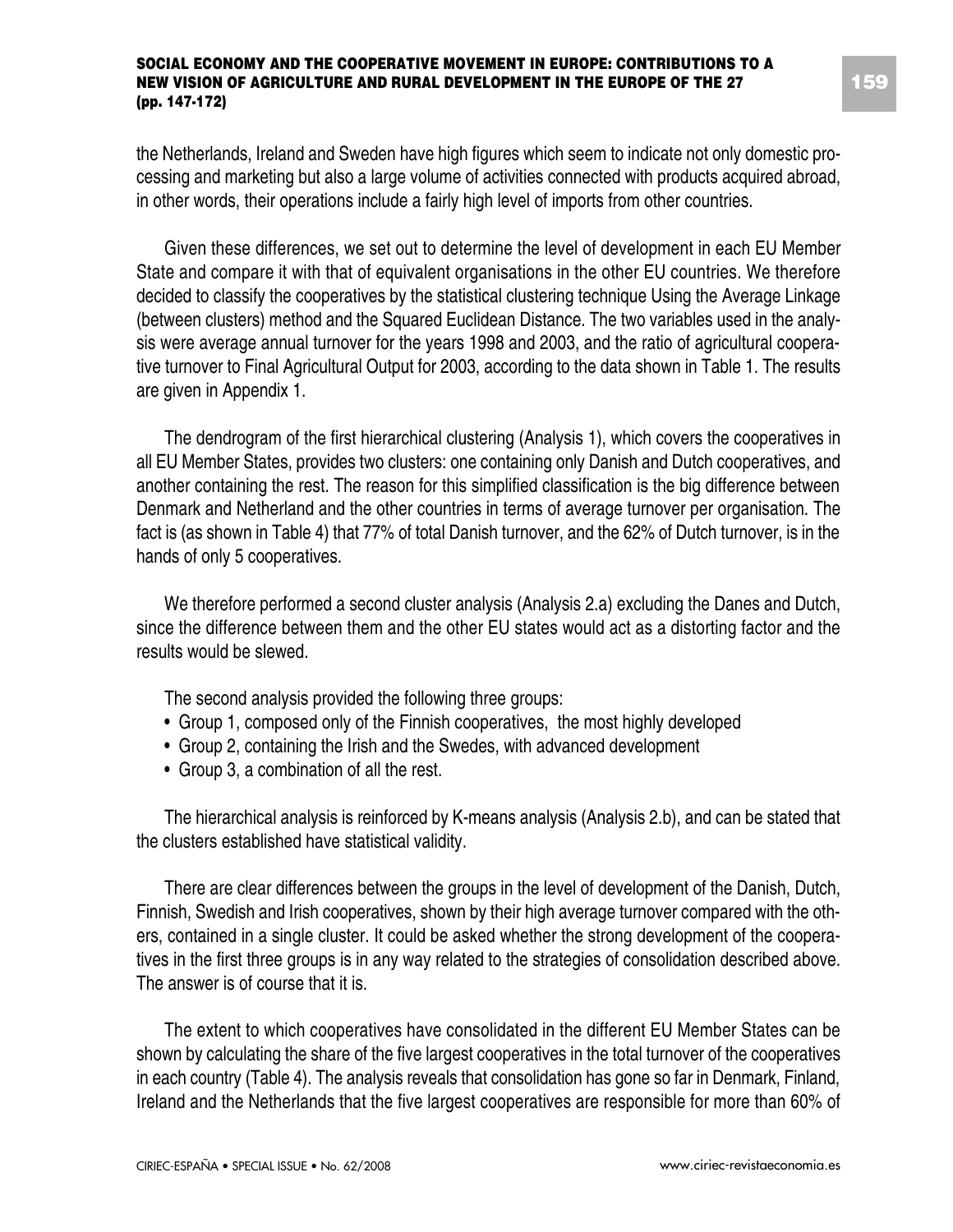total cooperative turnover. In Finland and Ireland the proportion is over 80%. The level of consolidation can be seen in sectors such as dairy, in which more than 80% of milk is processed by one cooperative (in Denmark), 2 (in Netherland), or 6 (in Ireland) (Promar International, 2.003). However, this trend cannot be extrapolated to all EU States; despite the general trend towards larger businesses, small size continues to be a drawback in many countries, for instance Italy, Greece and Spain (Table 4).

This finding is important, since it seems to demonstrate a relationship between degree of consolidation, level of business development and the importance of the cooperatives in their respective markets. The countries with the biggest average cooperative size (i.e. Denmark, Finland, Ireland, the Netherlands and Sweden) have a larger market share in the sectors whose activities are most extensive in the EU (Tables 1 and 4). For example, the market share of Danish, Finnish, Irish and Swedish dairy cooperatives exceeds 95% and the Dutch hold about 85%; Danish meat-producing cooperatives have 80% and the Irish 70%.

It is worth noting that the effects of consolidation are not confined to Europe. In the United States there were 10,035 supply and marketing cooperatives with a total turnover of \$8.7 billion in 1950. In 2000 there were 3,346 with a turnover of approximately \$100 billion. The fall in numbers is as striking as the increase in turnover and it is clear that mergers have contributed to both (Dunn, 2002).

# **4.- Internationalisation of Agricultural Cooperatives**

The question now to be examined is whether internationalisation is among the strategies that have made these cooperatives market leaders in these countries. Again, the reply is yes; however we must also analyse the advantages and disadvantages of these strategies.

Taking the dairy sector as a reference, since it is the one in which most of the leading cooperatives in the five top countries are involved (Table 4), we can see in Graph 1 that the largest cooperatives are also the most internationalised: Arla Foods (the biggest Danish-Swedish cooperative and itself the result of a cross-frontier merger), Friesland Coberco Dairy Foods and Campina (first and second Dutch cooperatives in size), Glambia (second largest Irish cooperative) and the Valio Group (second largest in Finland).

It should be pointed out that the international operations of the cooperatives are not confined to exporting products or buying supplies form abroad. Both these strategies are reinforced by alliances with foreign enterprises, and not only with cooperatives. The largest firms also own many more foreign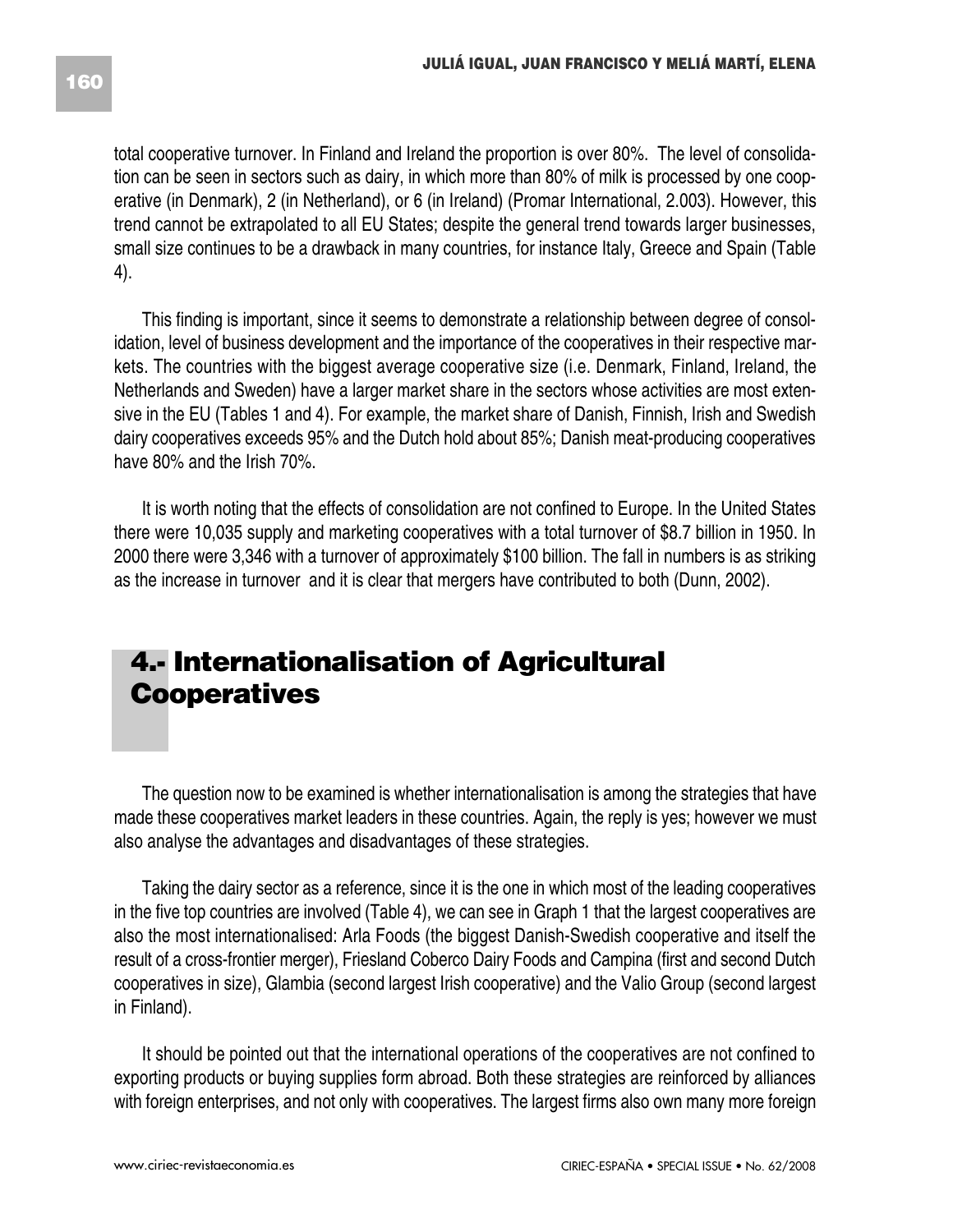### **Graph 1. Degree of Internationalisation of the Largest European Dairy Cooperatives**



Source: O. Ebneth and L. Theuvsen, 2005.

Foreign sales to total sales:  $FSTS =$  foreign sales (exports  $+$  subsidiaries) / total sales Network Spread Index of Garcia Ietto-Giliies [1998]: the number of countries in which an enterprise maintains subsidiaries (n) / total number of countries that received direct investments in 2004 (191); NSI = n / 191 Degree of internationalisation: FSTS + NSI / 2.

subsidiaries: Arla (26), Friesland (25) and Campina (18), contrast with Nordmilch (0), Humana (0) and Tine (1). This is clearly shown by the Network Spread index<sup>2</sup> (Graph 1) (Ebneth, O, Theuvsen, T., 2005)

The leading cooperatives in other sectors have adopted similar strategies. The Danish slaughtering segment is an example. In 1980, there were 18 cooperative slaughterhouses, whereas production in 2000 was concentrated in three cooperatives, namely Danish Crown, Steff-Houlberg and Tican. These three cooperative slaughterhouses accounted for 95% of the slaughtering. In 2001, Danish Crown merged with Steff-Houlberg. The Danish competition regulator approved the merger on the condition that Danish Crown sold one of its existing plants. At present about 90 per cent of the company's sales are outside Denmark, and it plans to go on concentrating its processing operations and expanding internationally. In line with this policy, Danish Crown has recently acquired Flagship Foods in the UK and became a majority shareholder in a Polish processing plant. It has also bought a processing plant in Germany.

*<sup>2.-</sup> Results taken from the study "Internationalization and Financial Performance of Cooperatives Empirical Evidence from the European Dairy Sector", Ebneth O., Theuvsen L., 2005.*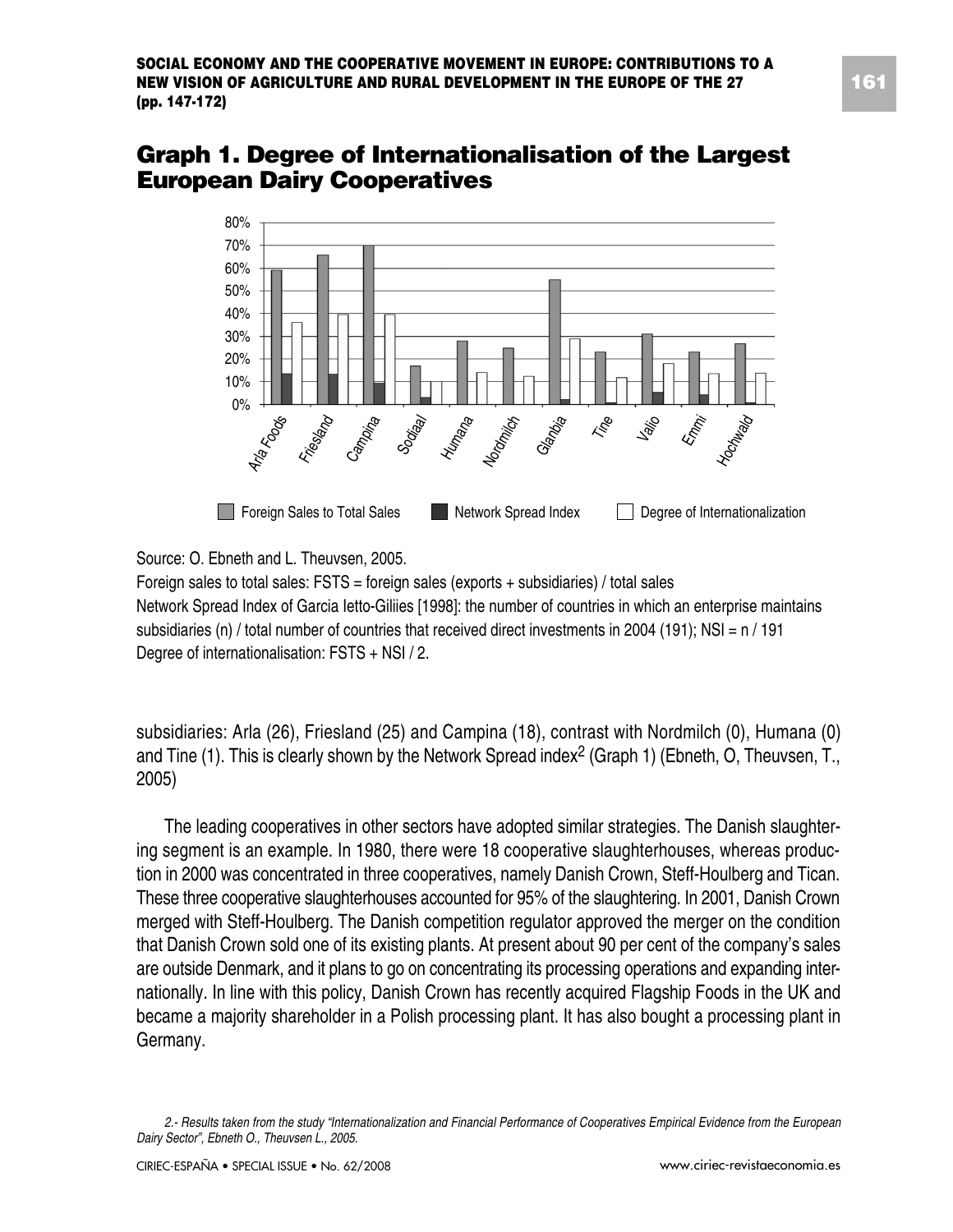|                |                                                                           |                                                                      |                       |                       |                                                                                                                     |                                     |           |           | <b>Top Five Industry Cooperatives</b> |                                         |           |
|----------------|---------------------------------------------------------------------------|----------------------------------------------------------------------|-----------------------|-----------------------|---------------------------------------------------------------------------------------------------------------------|-------------------------------------|-----------|-----------|---------------------------------------|-----------------------------------------|-----------|
|                |                                                                           |                                                                      |                       |                       |                                                                                                                     |                                     |           |           |                                       | Sector: Market Share of Each Sector (%) |           |
|                | Sales of The Top Five<br>  <sup>(000,000 Euro</sup> ) <sup>Op Fiv</sup> e | 1 000 3068 0f all Co <sub>Ops</sub>  <br>  000,000 Euro <sub>)</sub> | Top Five Marker Share | No. of Members in Top | Total of Members in<br>$\frac{ \mathit{all}\mathit{Cop_{DS}}_{\mathit{OQQ}_\mathit{OS}} }{\mathit{OQQ}_\mathit{S}}$ | Top Fire's proportion<br>of Members | 1st       | 2nd       | 3rd                                   | 4th                                     | 5th       |
| Austria        |                                                                           |                                                                      |                       |                       |                                                                                                                     |                                     | FS: 75    | SU: ND    | D: 36                                 | D: 13                                   | D: 7.8    |
| Belgium        | 1,096                                                                     | 2,750                                                                | 40%                   | 13.7                  | 36                                                                                                                  | 38%                                 | D: 31     | V: 38     | V.25                                  | $F + V: 18$                             | F:11      |
| Czech Republic | 695                                                                       | <b>ND</b>                                                            | <b>ND</b>             | 0.6                   | 55                                                                                                                  | 1%                                  | D: ND     | MP: ND    | PO: ND                                | $F+V$ : ND                              | P: ND     |
| Denmark        | 14,460                                                                    | 18,850                                                               | 77%                   | 74.1                  | 82                                                                                                                  | 91%                                 | D: 93     | MP: 84    | FS: 41                                | FS: 35                                  | Fur: 99   |
| Finland        | 12,430                                                                    | 13,300                                                               | 93%                   | 162.8**               | 215                                                                                                                 | 76%                                 | Fo: 34    | D: 80     | MP: 33                                | <b>ND</b>                               | MP: 38    |
| France         | 11,176                                                                    | 67,000                                                               | 17%                   | $50***$               | 580                                                                                                                 | 9%                                  | MP: ND    | MS: ND    | D: ND                                 | MP: ND                                  | SU: ND    |
| Germany        | 13,683                                                                    | 37,000                                                               | 37%                   | <b>ND</b>             | 2,385                                                                                                               | <b>ND</b>                           | BM: ND    | D: ND     | D: ND                                 | BM: ND                                  | BM: ND    |
| Greece         | 234                                                                       | 1,043                                                                | 22%                   | $57**$                | 714                                                                                                                 | 8%                                  | CO: ND    | T:ND      | $W+OO:ND$                             | W+ OO: ND                               | AL+L+C ND |
| Ireland        | 10,160                                                                    | 12,400                                                               | 82%                   | 39.4                  | 198                                                                                                                 | 20%                                 | D: ND     | D: ND     | D:ND                                  | MK: ND                                  | D: ND     |
| <b>Italy</b>   | 2,208                                                                     | 20,834                                                               | 11%                   | 47.84**               | 536                                                                                                                 | 9%                                  | $F+V:ND$  | D: ND     | D: ND                                 | W: ND                                   | $F+V:ND$  |
| Latvia         | 17.04*                                                                    | 23.21                                                                | <b>ND</b>             | $0.291*$              | 8                                                                                                                   | 3%                                  | CE: 25    | CE: 20    | <b>ND</b>                             | <b>ND</b>                               | <b>ND</b> |
| Lithuania      | 11.13                                                                     | <b>ND</b>                                                            | <b>ND</b>             | 1087.0                | <b>ND</b>                                                                                                           | <b>ND</b>                           | MS: 1.7   | MS: 1.4   | MS: 0.9                               | MS: 0.8                                 | MS: 0.6   |
| Luxembourg     | <b>ND</b>                                                                 | 230                                                                  | <b>ND</b>             | <b>ND</b>             | <b>ND</b>                                                                                                           | <b>ND</b>                           | <b>ND</b> | <b>ND</b> | <b>ND</b>                             | <b>ND</b>                               | <b>ND</b> |
| Netherlands    | 14,189                                                                    | 22,740                                                               | 62%                   | 36.4                  | 257                                                                                                                 | 14%                                 | D: ND     | D: ND     | <b>ND</b>                             | V: ND                                   | V:ND      |
| Portugal       | 433.06                                                                    | <b>ND</b>                                                            | <b>ND</b>             | 8.2                   | <b>ND</b>                                                                                                           | <b>ND</b>                           | D: 28     | D: 4      | D: 4                                  | D: 4                                    | D:3       |
| Spain          | 1,777                                                                     | 14,194                                                               | 13%                   | 103.7                 | 932                                                                                                                 | 11%                                 | PO: ND    | $F+V:ND$  | F+V: ND                               | SU: ND                                  | C+D: ND   |
| Sweden         | <b>ND</b>                                                                 | 10,000                                                               | <b>ND</b>             | $120.1**$             | 300                                                                                                                 | 40%                                 | D: 90     | CE: 70    | MP:30                                 | F: 50                                   | <b>ND</b> |
| UK             | <b>ND</b>                                                                 | 12,380                                                               | <b>ND</b>             | <b>ND</b>             | 241                                                                                                                 | <b>ND</b>                           | <b>ND</b> | <b>ND</b> | <b>ND</b>                             | <b>ND</b>                               | <b>ND</b> |

### **Table 4. Statistics of the Top Five Cooperatives in Each EU Country, 2003**

ND: no data available. No data at all available for Cyprus, Slovakia, Slovenia, Estonia, Malta, Hungary and Poland. \* Only 2 cooperatives \*\* Only from 4 cooperatives \*\*\* Only from 3 cooperatives

Key to the industrial sectors:

CO: cotton; OO: olive oil; PO: poultry; SU: sugar; MP: meat products; BM: buying and marketing; CE: Cereals; MK: marketing; D: dairy products; F: fruits; Fo: forestry; V: vegetables; MS: multisector; W: Wine; P: potatoes; FS: farm supplies; T: tobacco

Source: COGECA (2005).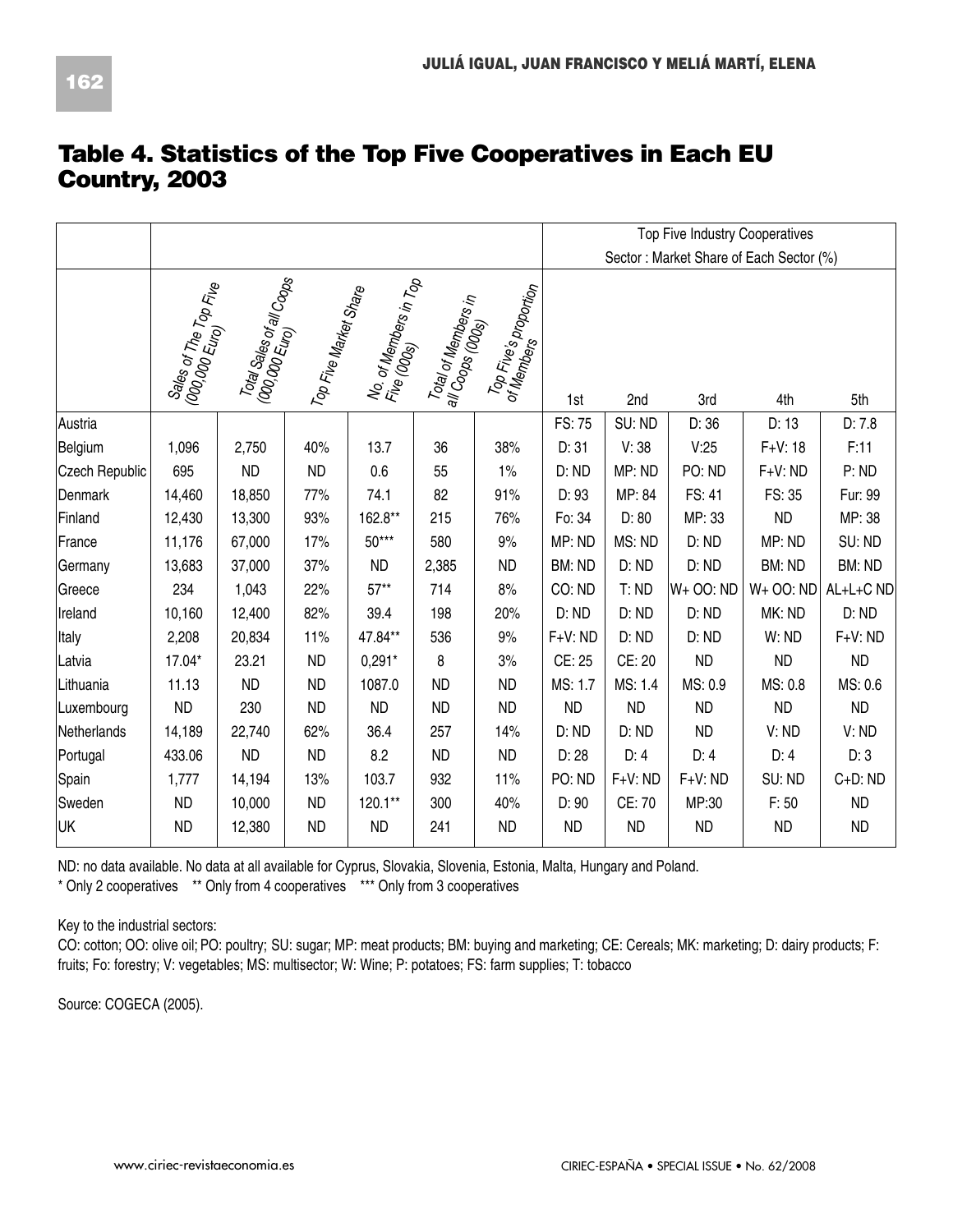Increasing numbers are pointing to the need for greater internationalisation, and not only in marketing, which is already common practice in certain sectors, but also in production. An example is the pronouncement of the Economic and Social Council of Europe in response to the demands from cooperatives operating in more than one Member State in favour of allowing them to reorganise and restructure their operations on a Community-wide scale by establishing companies with the participation of operators from other countries.

It has to be acknowledged, however, that cooperatives face numerous restrictions on their way towards internalisation. The following deserve special mention: *"Their marketing often tends to be producer oriented instead of market oriented; they are tied to their members and to a particular area for the supply of raw materials, whereas non-cooperative businesses can choose to draw supplies from other countries on the basis of price and availability; unlike non-cooperative firms, they are restricted from producing in one area and processing in another. In addition they have trouble finding sources of financing, because the liquidity of investments in international companies, many of which are listed on the stock exchange, is an incentive to investors that cooperatives cannot match, even though the legislation in several EU countries permits them to issue common stock."* (Donoso, 2003)

Against these difficulties must be offset by the considerable opportunities that internationalisation brings in the production sphere, because of the chances to obtain supplies in the form of products from beyond national frontiers. In this connection, being able to supplement their production with that of other countries would enable agricoops to cover slack periods in their markets caused by the fact that their own commodities are seasonal. This is important because customer fidelity to a brand largely depends on it being continuously available at the points of sale. And of the strategies open to the cooperatives which are not based on costs, one is certainly customer fidelity to their brands

In many instances internationalisation allows the cooperatives to broaden the range of products they can market, and that would put them in a better position vis-à-vis the distributors. Whether a cooperative can persuade distributors to buy from it depends partly on its ability to supply not just one product but a good range of products.

Furthermore it is a basic principle of investing that diversification reduces the overall risk, and this would apply to the cooperatives. They should observe it by not letting their business success hang on a single campaign, a single product or a single region, so that one product's failure in the market can be attenuated by the success of others that may be substitutes for the unsuccessful one.

Nonetheless, when the time comes to integrate foreign members into a cooperative, one needs to watch out for tensions with the original members. Let it not be forgotten that the latter set up the cooperative to ensure the marketing of their produce. Hence the new possibilities often create opposing points of view: on the one side there is opposition from members to the cooperative's marketing the produce of the outsiders because they feel they are letting in the competition with themselves; on the other side, there is management's interest in improving the profitability of the cooperative as a whole,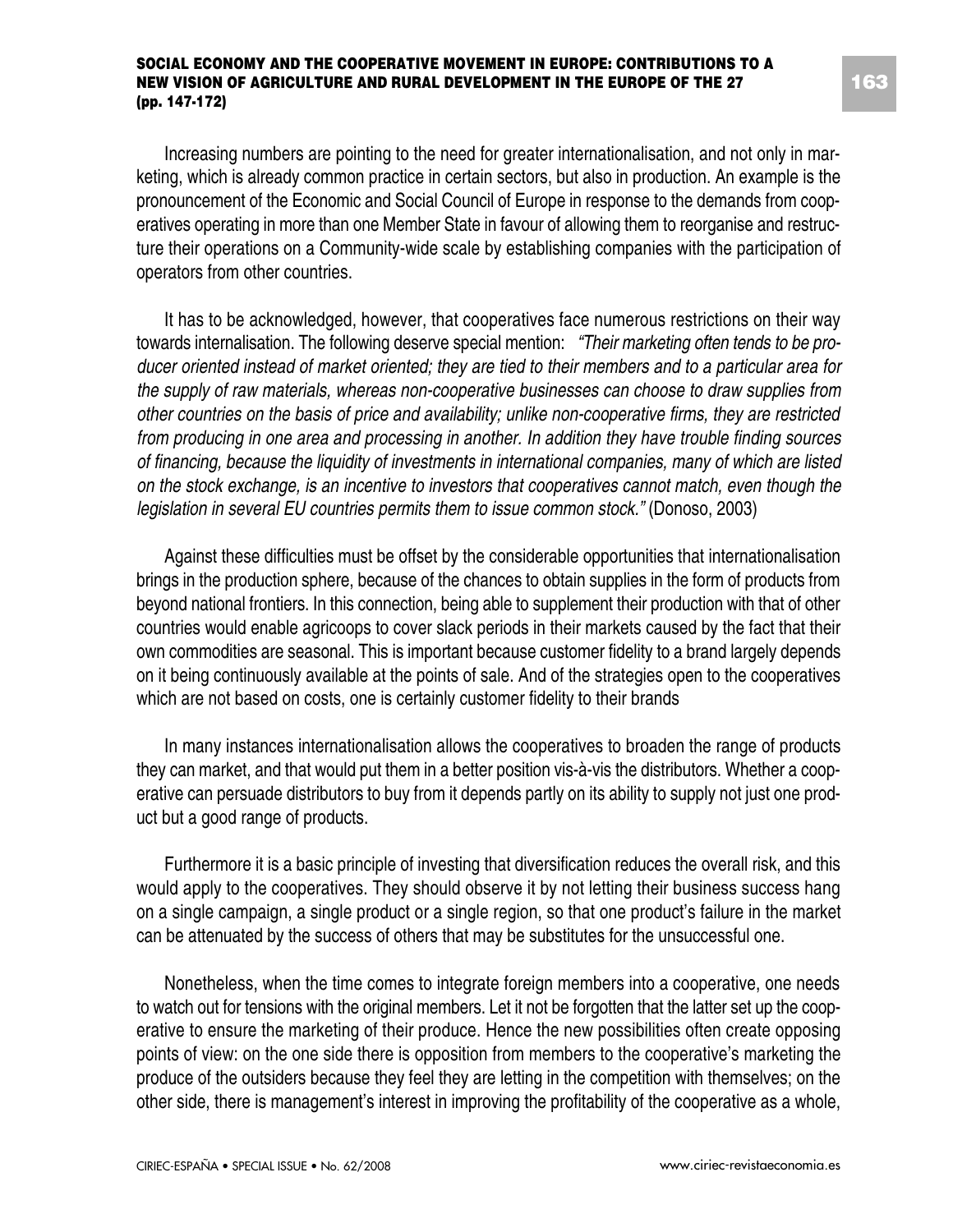which would reflect well on their administration (Dunn 2002). Neither can it be ignored that without the new members the cooperative would lose the opportunity to process and market competitive commodities when – unlike what is happening in the countries of origin – it already has access to suitable channels of distribution.

However, the two positions are not irreconcilable, and the key to a rapprochement lies in persuading members to go along with the move by giving them a share of the profits that it will bring to the cooperative and ultimately to them too. This applies whether products are to be imported to rationalise the use of production facilities when they are not being exploited to maximum capacity, or to extend the sales period for existing products throughout the year, or to market new products, and so on.

In the final analysis, it should be borne in mind that the real competitors in the present economic context are not the cooperatives in neighbouring European countries but the big international corporations, which are the ones who largely fix the prices and terms of business (Hakelius, 1999).

# **5.- Conclusions**

Agricultural cooperatives have made a very significant contribution to the development of European rural areas, and they will be called on to continue the task in an EU already enlarged to 27 countries with more than 35,000 cooperatives.

However, the parameters within which the current scenario for European agriculture is unfolding (globalisation, freer markets, concentration of the distribution system, agricultural multifunctionality, aid with conditions attached, changes in consumer demand, etc.) are obliging the cooperatives to rethink their role and devise new means of operating successfully as businesses. As organisations that bring together the majority of European farmers, they must also reconsider the services that they provide to their members to make their work easier and increase their incomes through processing and marketing.

It must also be admitted that cooperatives' intrinsic characteristics can be a competitive advantage if they are properly exploited. Not the least of their benefits is the fact that they are often the economic mainstay of a rural area. They help maintain the social fabric and protect the environment. Their close relationship with their producer-members puts them in a privileged position for ensuring food safety and traceability while upholding their own cooperative values. These last turn them into inherently good corporate citizens.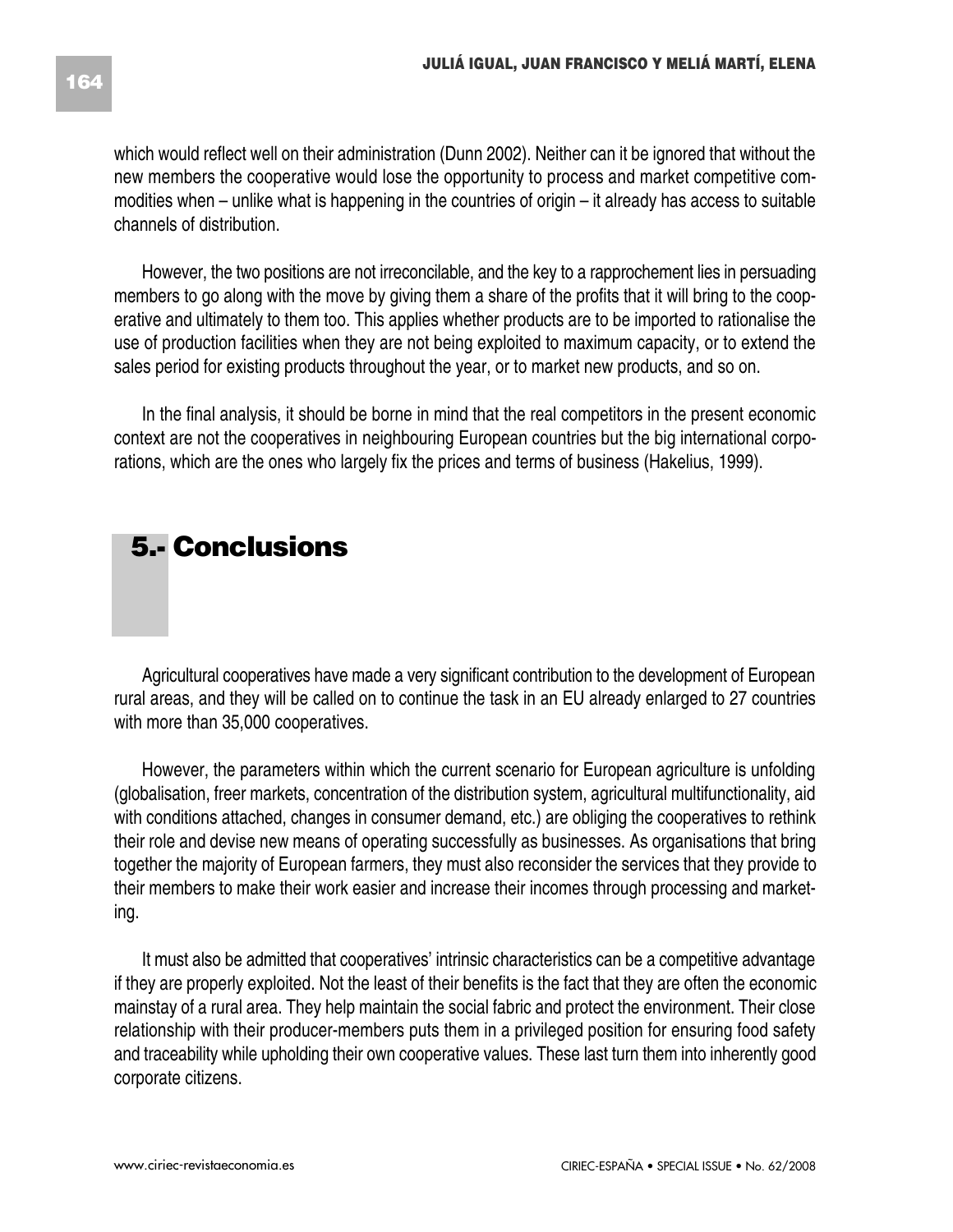Nevertheless, as we have pointed out, there are still many difficulties, inherent in their present operational environment. Some typical examples: unfair competition from other kinds of businesses that use partial or total offshore outsourcing as a cost-reduction strategy; the need for new methods of financing that can attract investment – essential for undertaking new capital-intensive projects.

However, it has to be admitted that because the level of business development differs greatly from one EU cooperative to another, they are not all equally prepared to cope with the challenges. As our analysis indicates, the internationalisation and consolidation strategies that have been the keys to progress for the more advanced cooperatives (Danish, Finnish, Dutch, Swedish and Irish) could serve as a reference for the others.

Another fact of life for all businesses in the agri-foodstuffs sector is that their survival depends heavily on aggressive investment in RDI, as well as on agricultural product processing methods that return value-added profits to producers. None of this is feasible unless the businesses are large enough to start off with. On the other side, it is not always possible to grow to the necessary size within a single country. So, cooperatives that transcend national frontiers are growing ever bigger. And in so doing, the supranational cooperatives find openings to become more competitive producers as well as marketers, thanks to their broader range of offerings drawn from an international catchment area, to lengthening the supply season for some products and, last but not least, to diversifying the risks.

Hence a combination of both strategies ? internationalisation and consolidation ? presents itself as a way to compete successfully with non-cooperative multinational agri-food businesses (O. Ebneth and L. Theuvsen, 2005).

This is not to overlook that on the business management side, EU cooperatives have already made marked improvements in recent years both at national and supranational level. This has been achieved by processes of integration and consolidation of various kinds, although what has been done in some countries clearly remains inadequate.

The slow progress is not only due to inertia in the cooperatives themselves, which limits their actions and discourages growth, nor to members' and executives' reluctance to embark on the process of business integration. One has to understand that national governments and the EU bear a share of the responsibility and ought to promote initiatives that can give their cooperatives a stability that is often lacking at present.

However, expressions of support are not enough. The regulations of the EU itself act as clear disincentives to large-scale cooperatives; because when financial aid is being allocated, enterprises with more than a certain maximum turnover are ineligible. It is senseless to put a brake on cooperative mergers by making mere size a reason for exclusion from rural development support measures (García Azcárate, 2005).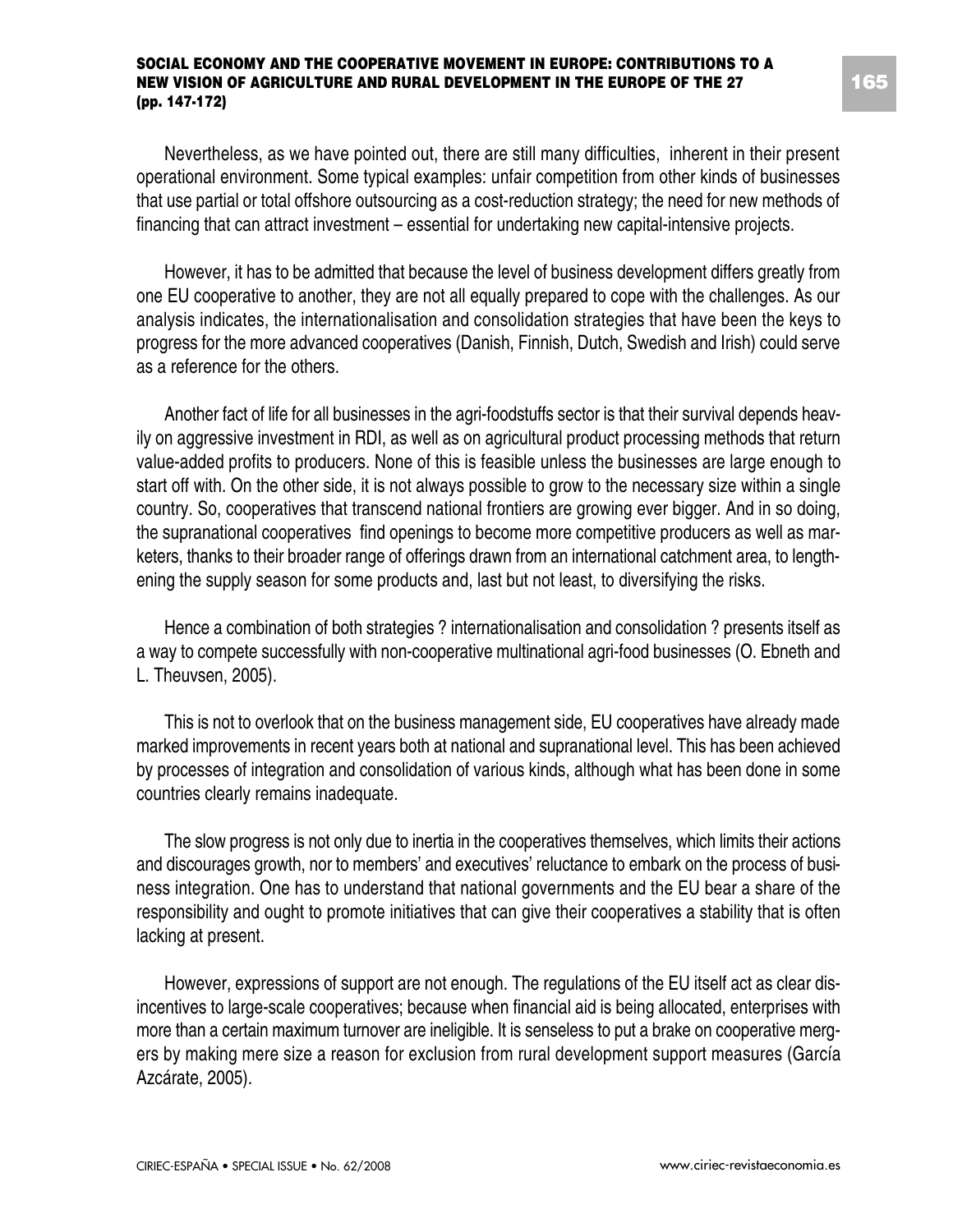To conclude, we believe that action should be taken to make the most of the undeniable contribution that cooperatives can make in the spheres of agricultural policies, EU enlargement processes, rural development, job creation and meeting society's new demands. But at the same time it has to be recognised that for them to do all that, there has to be a clear commitment, both by the cooperatives themselves and by national and European governments, to developing business strategies that will enable the cooperatives to compete successfully in today's marketplace. Among these strategies, the importance of consolidation and internationalisation of agricultural cooperatives is indisputable.

# **6.- References**

- ATANAS, G. (2001): "Reports and case studies from CEE countries: Bulgaria". In *Promotion of Rural Development through Agricultural Co-operatives*, Joint Workshop organized by ICA, in collaboration with COGECA and MOSZ, Budapest.
- BALINT, B. (2004): "Institutional Factors Influencing Agricultural Sales of the Individual Farmers in Romania", Research paper. European School on New Institutional Economics.
- BAREA, J. & MONZÓN, J. L. (1995): *Cuentas satélites de la economía social en España: una nueva aproximación,* Valencia: CIRIEC-Spain.
- BAREA, J. (2002): *Los efectos económicos de la globalización*, Lecture series. Facultad de Administración y Dirección de Empresas, Universidad Politécnica de Valencia.
- BOGSTRÖM, M. H. (2003): "Situation and development for agricultural cooperatives in Europe". Lecture delivered on the occasion of the *IRU-Law Seminar*, Berlin, 25 November 2003.
- CHAVES, R. & MONZÓN J. L. (ed.) (2000): *Economía social y empleo en la Unión Europea*, Valencia: CIRIEC-Spain.
- COAG (2007): "El poder de las gran distribución en la cadena agroalimentaria". (http://www.coag.org)
- COGECA (1997): *The Development of Agricultural Co-operatives in the European Union: Issues and Trends on the Eve of the 21st Century*. Breukelen: Netherlands Institute for Co-operative Entrepreneurship (NICE).
- COGECA (2000): "Agricultural Co-operation in the European Union: Issues and Trends", http://www.ccae.es
- COGECA (2003): "COGECA Position on the Role of Agricultural Co-operatives in the Second Pillar of the CAP". http://www.ccae.es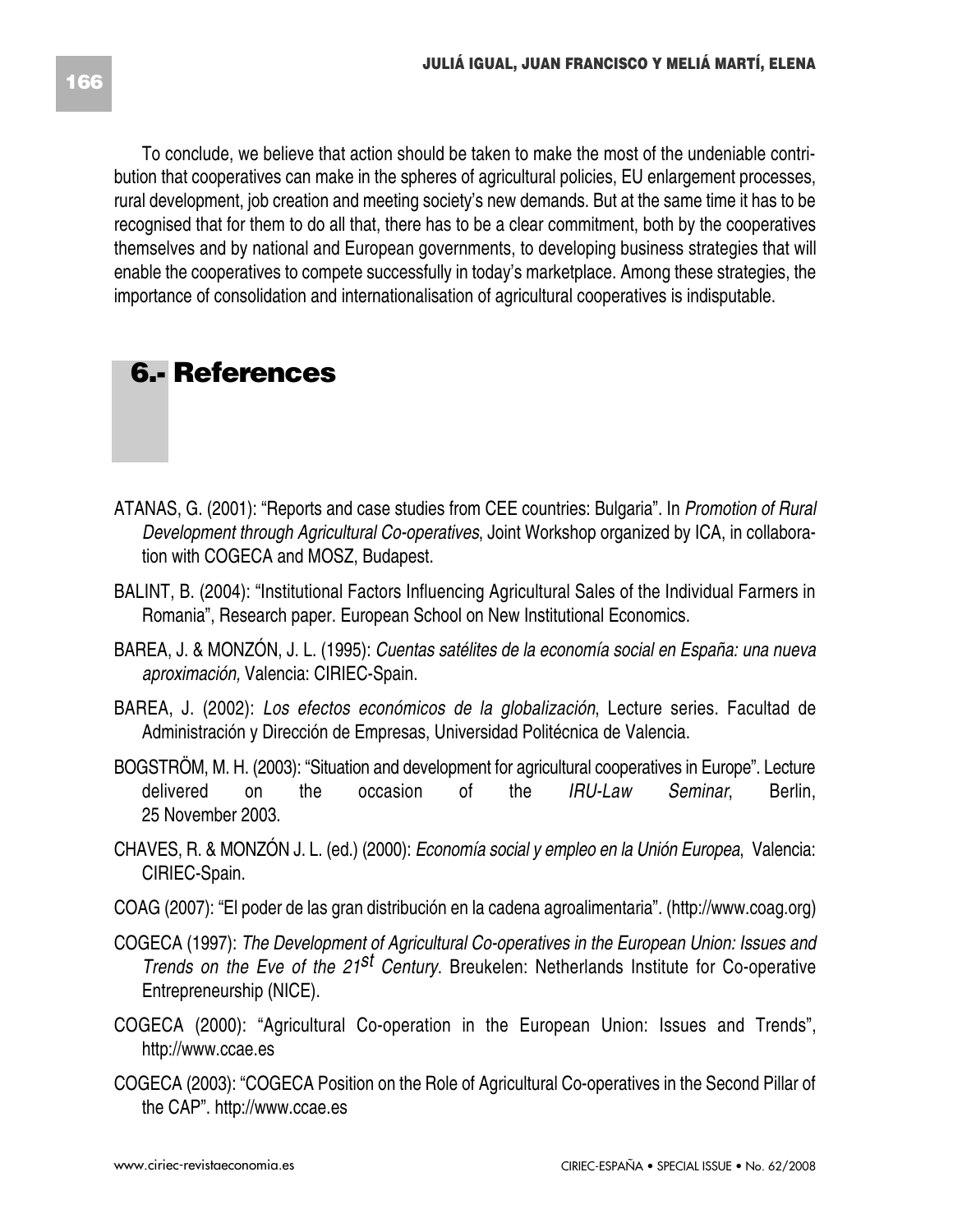COGECA (2004): "Memorandum on European Agricultural Co-operatives", Brussels, 16 July 2004

- COGECA (2005): "Agricultural co-operatives in the European Union". http://www.copacogeca.be/sp/cogeca.asp.
- COMMISSION OF THE EUROPEAN COMMUNITIES, Direction Générale XXIII (1997): *Le secteur coopératif, mutualiste et associatif dans l'Union Européenne,* Luxembourg: Office of Official Publications of the European Union.
- COMMISSION OF THE EUROPEAN COMMUNITIES (1999): "Towards a Europe for All Ages Promoting prosperity and Intergenerational Solidarity", Commission Communication of 21 May 1999. http://europa.eu.int/scadplus/leg/en/cha/c11308.htm
- COMMISSION OF THE EUROPEAN COMMUNITIES (2001): "Cooperatives in Enterprise Europe". Draft consultation paper. http://europa.eu.int/comm/enterprise/entrepreneurship/coop/consultation/doc\_en.pdf
- COMMISSION OF THE EUROPEAN COMMUNITIES (2001-2002): *The Agricultural Situation in the European Union: 1999 and 2000 Reports*, Luxembourg: Office of Official Publications of the European Union.
- COMMISSION OF THE EUROPEAN COMMUNITIES (2001-2003): "Agriculture in the European Union - Statistical and Economic Information", http://europa.eu.int/comm/agriculture/agrista/index\_es.htm
- COMMISSION OF THE EUROPEAN COMMUNITIES (2003): "CAP Reform a long-term perspective for sustainable agriculture", http://europa.eu.int/comm/agriculture/capreform/index\_es.htm
- COMMISSION OF THE EUROPEAN COMMUNITIES (2004): "Communication of the European Commission to the Council and the European Parliament, the European Economic and Social Committee and the Committee of Regions on the promotion of co-operative societies in Europe". http://europa.eu.int/eur-lex/en/com/cnc/2004/com2004\_0018en01.pdf.
- COMMISSION OF THE EUROPEAN COMMUNITIES (2007): "Panorama de las actividades de la Unión Europea", http://europa.eu/pol/agr/overview\_es.htm
- CONSEIL SUPERIEUR DE LA COOPERATION (1998): « Le mouvement coopératif dans l'Union européene », Rappport du Conseil supérieur de la coopération. Annexe II. Ministère de l'emploi et de la solidarité.
- CROLL W. (1987): « La specificité et réalité socio-économique du secteur coopératif en Europe ». Actes de la Conférence européenne *L'Économie coopérative, mutualiste et associative. Contributions a la construction de l'Europe*, Brussels, Comité économique et social, pp. 7-25.
- DEFOURNY, J. (1992): "The origins of forms and roles of a Third Major Sector", in *Économie Sociale: The Third Sector*, Defourny, J., Monzón, J.L., eds., CIRIEC, pp. 27-50.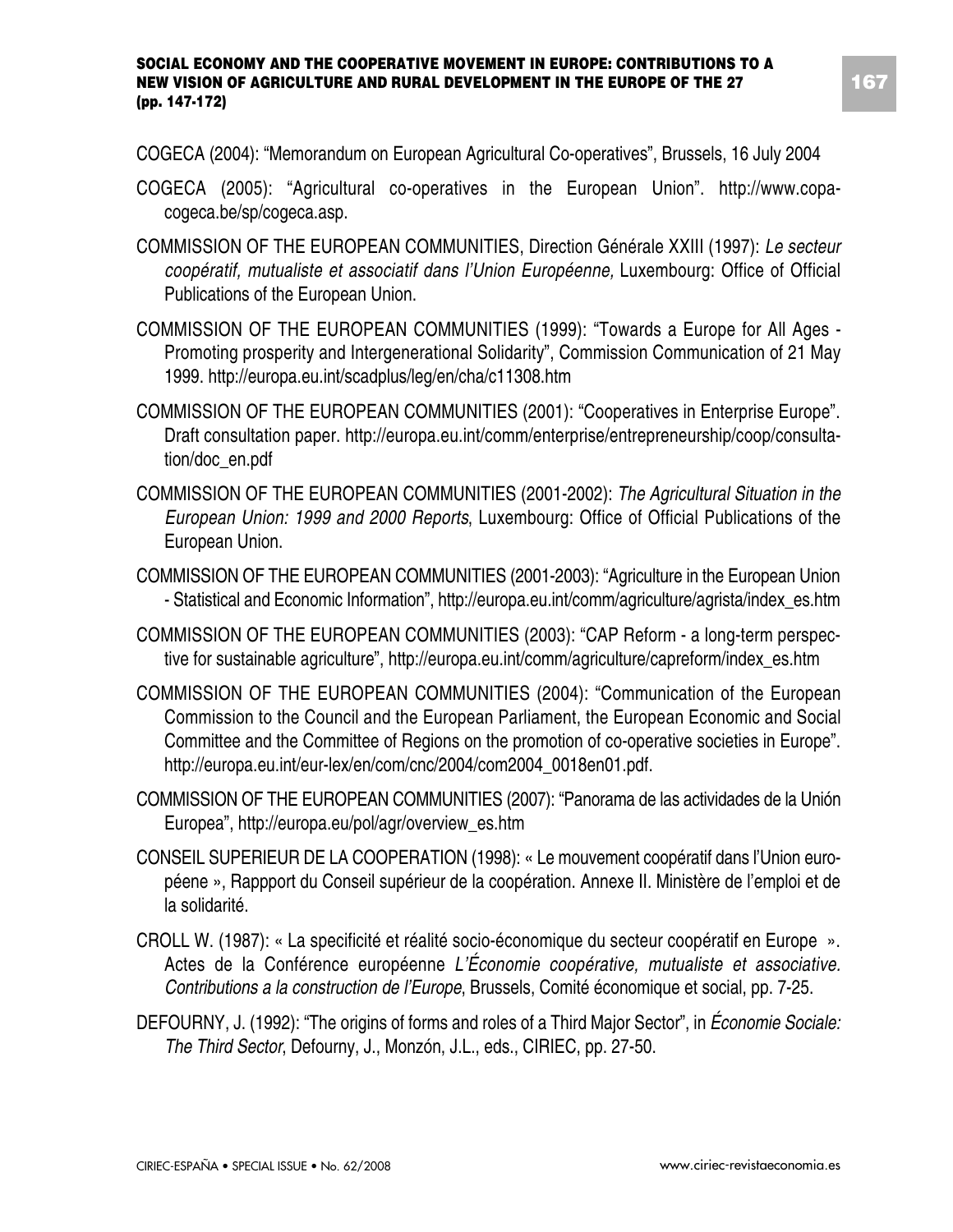- DONOSO, I., et al. (2003): "The internationalisation of agricultural co-operatives: critical factors in development". *Agribusiness Perspectives*, Paper 61. http://www.agrifood.info/perspectives/2003/Donoso.pdf.
- DUNN, J. R., et al. (2002): "Agricultural Cooperatives in the 21st Century", United States Department of Agriculture, Rural Business-Cooperative Service, Cooperative Information Report 60, November 2002.
- EBNETH O. & THEUVSEN L. (2005): "Internationalization and Financial Performance of Cooperatives Empirical Evidence from the European Dairy Sector", International Food and Agribusiness Management Association, *15th Annual World Food and Agribusiness Symposium and Forum*, Chicago, Illinois, 'Re-inventing the Food Chain: New Markets, Consumers, and Products'.
- EUROPEAN COMMISSION see Commission of the European Communities.
- EUROSTAT (1991-2000): *Agricultura: Anuario estadístico*, Luxembourg: Office of Official Publications of the European Union.
- EUROSTAT (2001): "A pilot study on co-operatives, mutuals, associations and foundations". http://europa.eu.int/comm/enterprise/entrepreneurship/coop/social-cmaf\_agenda/doc/pilot-studycmaf-eurostat.pdf
- GARCÍA AZCÁRATE, T. (2005): *El fomento cooperativo y las medidas de apoyo al Desarrollo Rural*, Valladolid: Red Estatal de Desarrollo Rural.
- GARCÍA AZCÁRATE, T. (2002): "La revisión a medio plazo de la PAC. ¿Locura burocrática o apuesta de futuro?" In *La PAC que España necesita*, Valencia, UIMP, vol. I, pp. 2-15.
- HAKELIUS, O. (1999): "How Will European Farmer Cooperatives Cope with the Challenges of Today and Tomorrow?" LTA 4/99. Confederation of Finnish Cooperatives. http://www.pellervo.fi/finncoop/material/hakelius.pdf
- HILLBÖM, L. (1999): "Entrepreneurship of Cooperatives in 2000", Plenary session. *Proceedings of the Bologna Conference*, CIRIEC.
- INTERNATIONAL CO-OPERATIVE ALLIANCE (1998): "Statistics and Information on European Cooperatives", Ed. ICA, Geneva
- JEANTET, T. (2003): *La economía social europea*. 2nd ed. Valencia: CIRIEC.
- JULIÁ, J. F. & MARÍ, S. (1998): "La empresa cooperativa y los efectos de la introducción del euro en el marco de la Unión Económica y Monetaria", *CIRIEC-España*, *Revista de Economía Pública, Social y Cooperativa*, no. 30, pp. 161-179.
- JULIÁ, J. F. & MARÍ, S. (2002): "Farm cooperatives and the social economy: the case of Spain", *Journal of Rural Cooperation*, vol. 30, no. 2, pp. 119-133.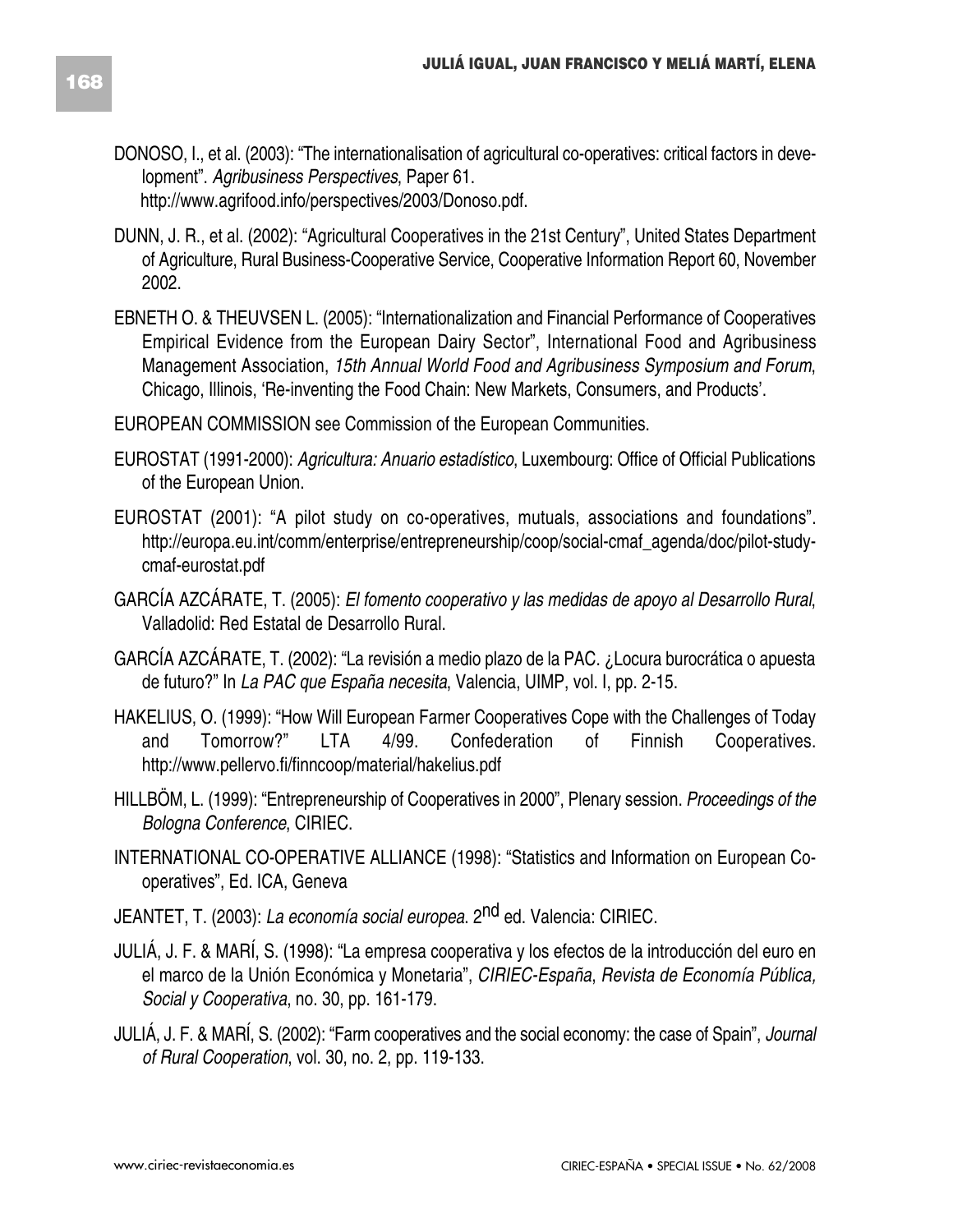- JULIÁ, J. F. & MELIÁ, E. (2003): "Challenges for agricultural co-operatives in the European Union: the case of the Spanish agricultural co-operatives", *International Journal of Co-operative Management*, no.1, pp. 16-23.
- JULIÁ, J. F. & SERVER, R. J. (2003): "Social economy companies in the Spanish agricultural sector. Delimitation and situation in the context of the European Union". *Annals of Public and Cooperative Economics*, vol. 74, no. 3, pp. 465-488.
- JULIÁ, J. F., GARCÍA, G. & MELIÁ, E. (2.006): "Internet, cooperativismo agrario y desarrollo rural. El caso de las cooperativas de la Comunidad Valenciana", *CIRIEC-España*, *Revista de Economía Pública, Social y Cooperativa*, 2006, issue 55, pages 221-251
- MARÍ, S. & MELIÁ, E. (2004): "El asociacionismo agrario y la nueva PAC". In *Economía Social. La actividad económica al servicio de las personas*, Mediterráneo Económico. Colección de estudios socioeconómicos, Instituto Cajamar, pp. 465-488
- MELIÁ, E. (2008): "El derecho de separación del socio cooperativista en la fusión de cooperativas. Efectos de la reforma de la norma contable en estos procesos". *Revista Española de Estudios Agrosociales y Pesqueros*, Vol. 217**,** pp. 105-132
- MONZÓN, J. L. (2003): "El cooperativismo en la historia de la literatura económica", *CIRIEC-España*, *Revista de Economía Pública, Social y Cooperativa*, no. 44, pp. 9-32.
- MULFINGER, A. (2004): *Building a Co-operative Europe Thriving in a Competitive Economy*, Warsaw: International Co-operative Alliance Regional Assembly for Europe.
- MÜNKNER, H. (1987): Synthèse générale. Conférence européenne "L'Économie coopérative, mutualiste et associative. Contributions a la construction de l'Europe", Brussels, Comité économique et social, pp.119-129.
- PROMAR INTERNATIONAL (2003): "Strategic Development Plan for the Irish Dairy Processing Sector", Department of Agriculture and Food Enterprise Ireland, http://www.prospectus.ie/documents/4257508IrishDairyProcessingSectorStrategicReportMar03.pdf
- STIGLITZ, J. E. (2003): *El malestar de la globalización*, Madrid: Taurus.
- VAN DIJK, G. (2001): "Promotion of rural development through agricultural co-operatives", *Joint workshop organized by ICA*, in collaboration with COGECA and MOSZ, Budapest.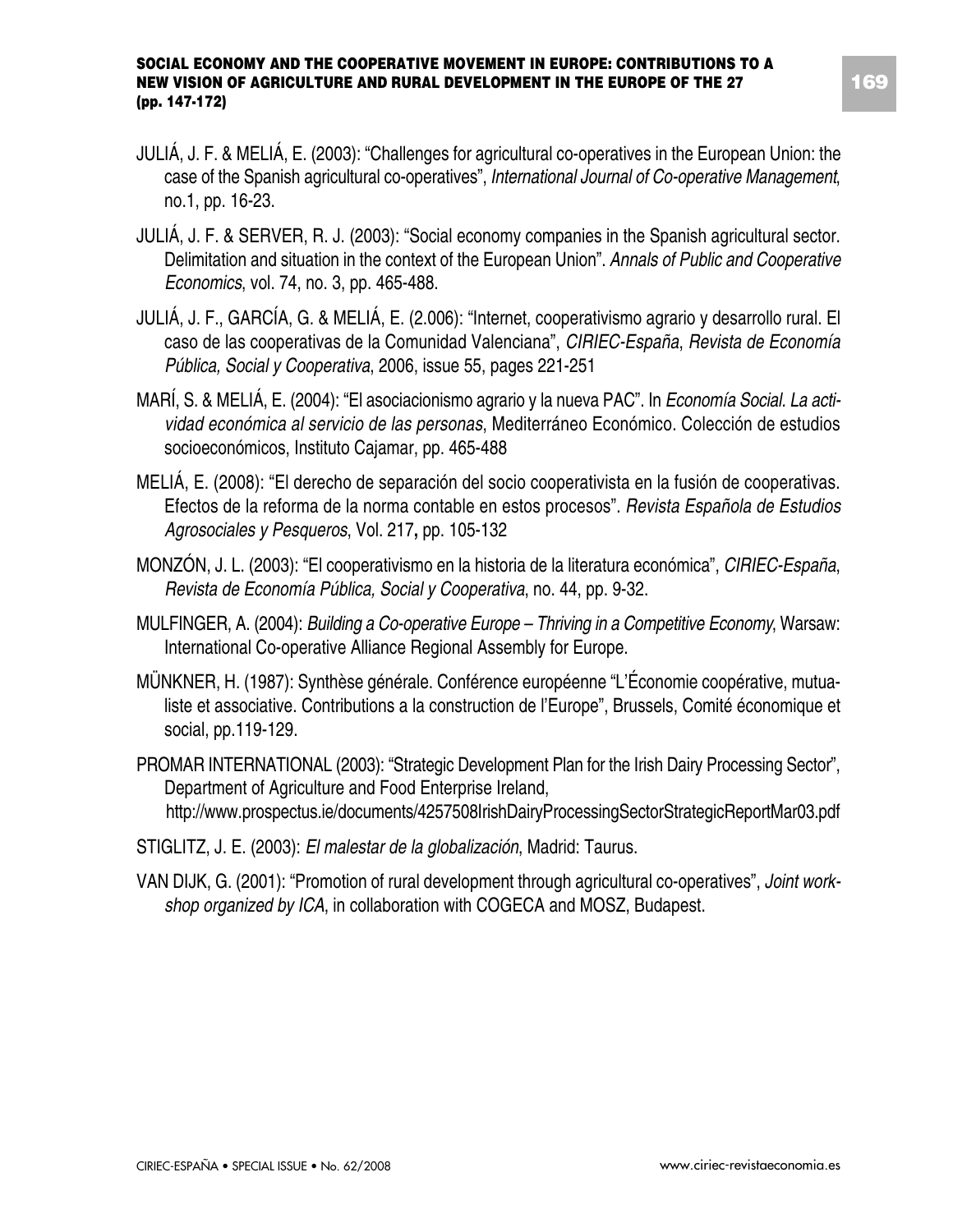# **Appendix 1**

1. Cluster Analysis 1 (includes the cooperatives of all EU-15 countries)

### HIERARCHICAL CLUSTER ANALYSIS

### **Case Processing Summary**

|    |            | Cases      |    |            |
|----|------------|------------|----|------------|
|    | Valid      | Missing    |    | Total      |
|    | Percentage | Percentage |    | Percentage |
| 14 | 93.3       | 6.7        | 15 | 100.0      |

1. Using Squared Euclidean Distance

2. Average linkage (between clusters)

Dendrogram Using Average Linkage (between clusters)

### Rescaled Distance Cluster Combine

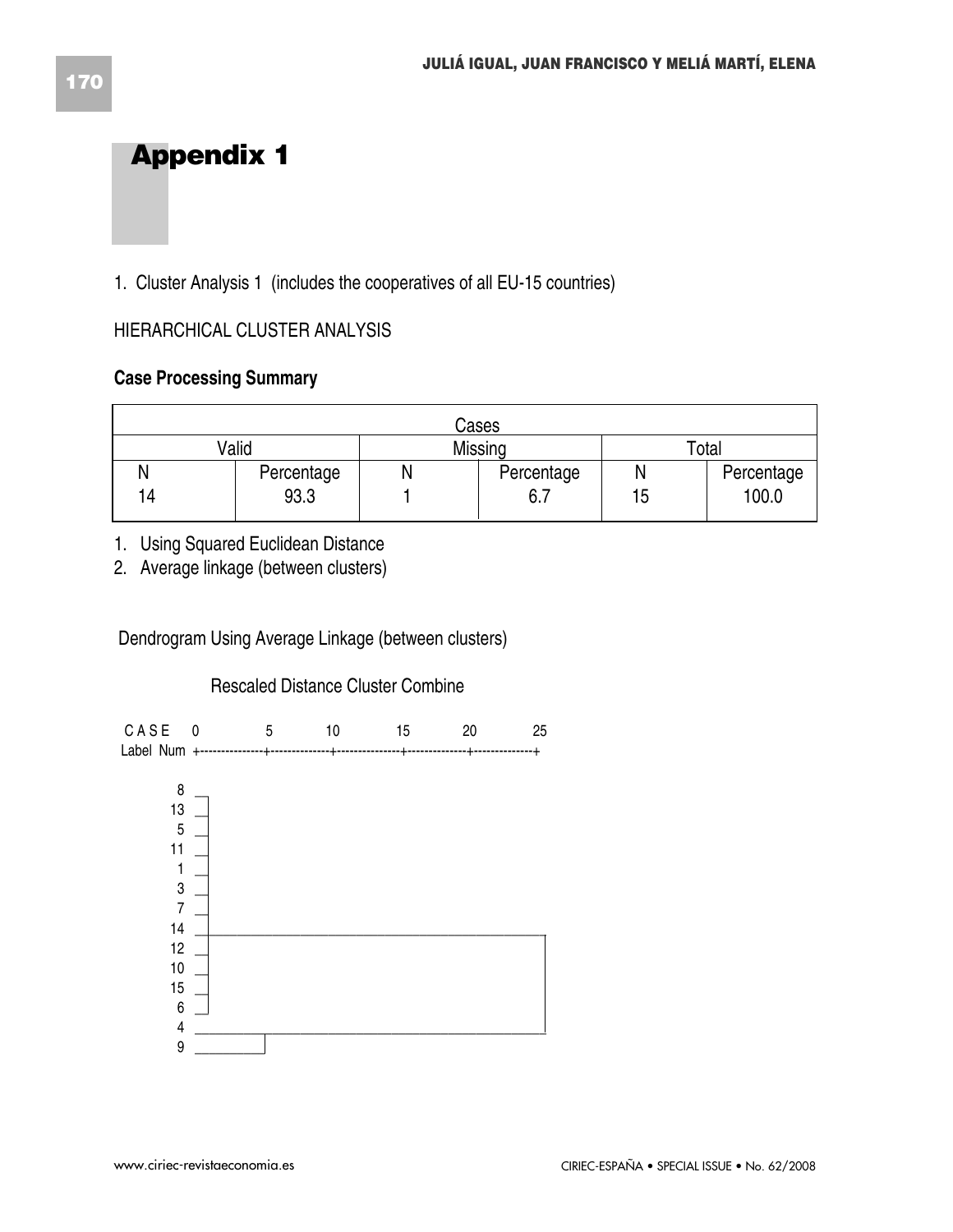| 2 | Germany<br>Austria | 6<br>7 | Finland<br>France | 11<br>12 | Italy<br>Luxembourg |
|---|--------------------|--------|-------------------|----------|---------------------|
| 3 | Belgium            | 8      | Greece            | 13       | Portugal            |
| 4 | Denmark            | 9      | Netherlands       | 14       | UK                  |
| 5 | Spain              | 10     | Ireland           | 15       | Sweeden             |
|   |                    |        |                   |          |                     |

2. Cluster Analysis 2 (excludes Danish and Netherland cooperatives)

### 2.a) HIERARCHICAL CLUSTER ANALYSIS

### **Case Processing Summary**

|    |            | Cases      |    |            |
|----|------------|------------|----|------------|
|    | Valid      | Missing    |    | Total      |
| N  | Percentage | Percentage |    | Percentage |
| 10 | 92,3       |            | 13 | 100,0      |

- 1. Using Squared Euclidean Distance
- 2. Average linkage (between clusters)

Dendrogram using Average Linkage (between clusters)

#### Rescaled Distance Cluster Combine

CASE 0 5 10 15 20 25 Label Num +---------------+--------------+---------------+--------------+--------------+